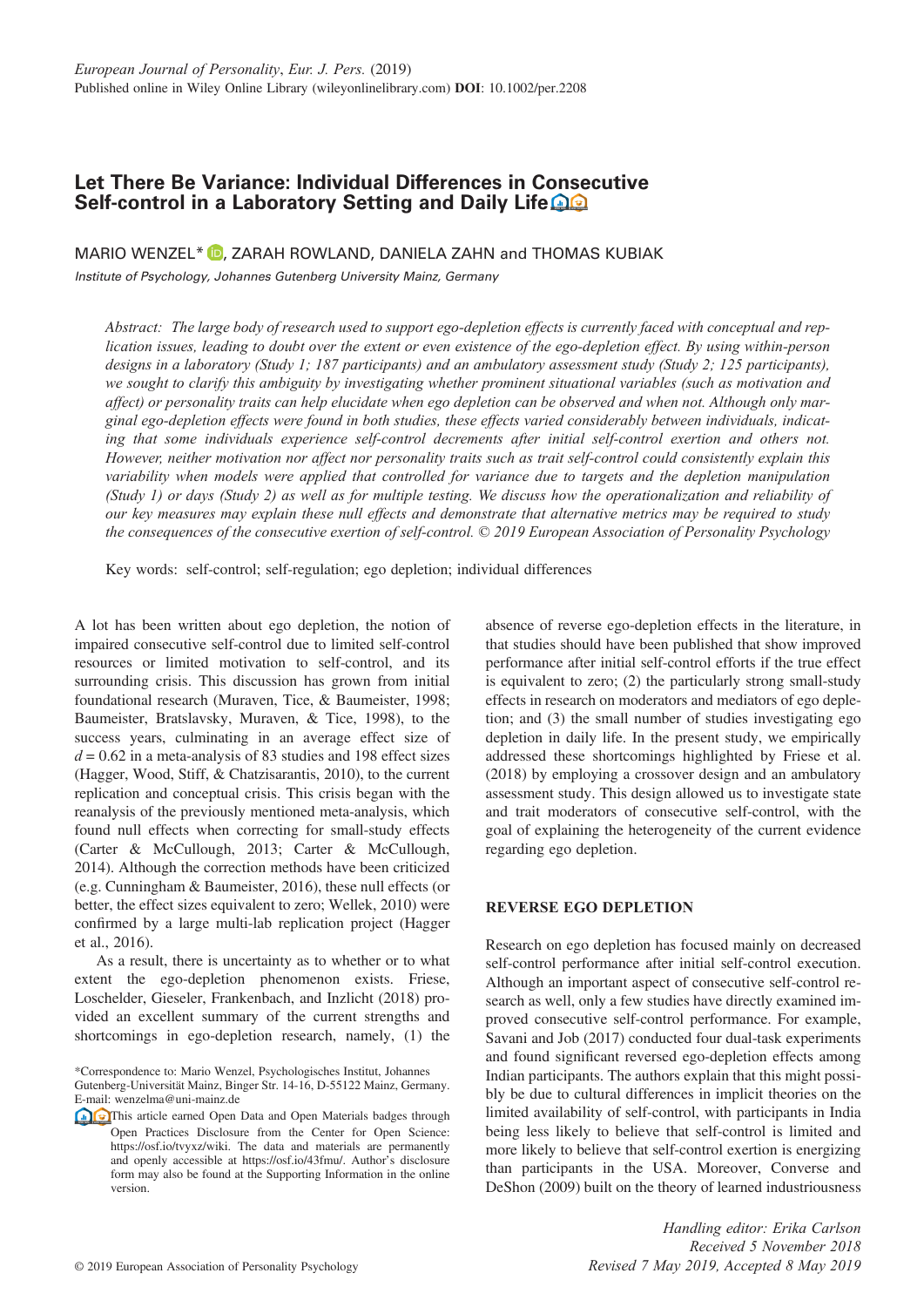(Eisenberger, 1992) and showed that more than one initial task can lead to increases instead of decreases in self-control performance in one's final task. According to Converse and DeShon (2009), this effect can be explained by the fact that exerting self-control does not necessarily lead to aversive states that individuals want to avoid but instead can also be reinforced by the experience of exerting effort, resulting in increased effort and performance. Although contradictory evidence exists (Vohs, Baumeister, & Schmeichel, 2013) that did not find improved self-control performance after multiple initial self-control tasks, Converse and DeShon (2009) also connect their findings to the counteractive self-control theory (Fishbach, Zhang, & Trope, 2010). According to this theory, individuals are not helpless when confronted with temptations but may instead actively reinforce the strength of their self-control goal to shield themselves from the allure of temptations. However, evidence for this effect in egodepletion research is scarce, with only initial evidence provided by Wenzel, Zahn, Rowland, and Kubiak (2016). In this 2016 study, participants had to indicate how well they wanted to perform in the second task, which served as a measure of goal strength. The results demonstrated that initial self-control efforts led to stricter goal setting before the second task compared with the control condition but that participants in the depletion condition were less able to follow through with their intentions.

However, despite of the interesting and promising evidence, this line of research suffers from the same central problem that research on ego depletion suffers from in general: low statistical power. None of the three studies that explicitly investigated reversed ego-depletion effects (Converse & DeShon, 2009; Vohs et al., 2013; Savani & Job, 2017)—which included four to eight relevant effect sizes—exceeded an estimated power of 5% according to *p*-curve analyses (Simonsohn, Nelson, & Simmons, 2014), with a total estimated power of 5%, 90% confidence interval (CI) [5%, 8%], and no evidential value (the full results can be accessed under [https://osf.io/](https://osf.io/43fmu/?view_only=faf2593c9c4c4e9b8c71c9b2718bd1d0) [43fmu/\)](https://osf.io/43fmu/?view_only=faf2593c9c4c4e9b8c71c9b2718bd1d0). This signals the need for experimental designs with high statistical power to understand why some individuals can increase self-control efforts after initial selfcontrol executions and why others cannot. In the present study, we use a crossover design whereby participants first perform either the control or depletion condition, then 2 weeks later perform the other condition. This not only allows for a single within-person design with high statistical power but also allows ego depletion to be investigated on the within-person level. Thus, by using the crossover design, we can analyse individual differences in ego depletion, that is, how many individuals perform better, worse, or equally well in the depletion compared with the control condition.

# **MODERATORS OF EGO DEPLETION**

A plethora of moderators have been investigated in egodepletion research, with more than 100 moderator studies (Friese et al., 2018). Here, we will not repeat prior overviews of this wide array of moderators (Loschelder & Friese, 2016) but will focus only on the most prominent candidate moderators.

Moderators can be separated into state and trait variables. The two most prominent state moderators are motivation and affect. Initial evidence has found that the ego-depletion effect disappears when individuals are provided with sufficient incentives to perform well in the second task (Muraven & Slessareva, 2003), and Boucher and Kofos (2012) demonstrated that even the idea of an incentive was enough to counteract the ego-depletion effect. Comparable effects were observed when the second task was presented in a supportive manner that highlighted the individual's autonomy, to facilitate intrinsic motivation (Moller, Deci, & Ryan, 2006; Muraven, Gagné, & Rosman, 2008). Similarly, a mild induction of positive mood as an incentive can also decrease subsequent self-control limitations (Tice, Baumeister, Shmueli, & Muraven, 2007; Wenzel, Conner, & Kubiak, 2013), although contradictory evidence exists (Nealis, van Allen, & Zelenski, 2016). The role of motivation as a moderator of ego depletion is reflected in the observation that all alternative accounts of explaining ego depletion have been built in some way or another on motivational processes such as motivation shifts (Inzlicht & Schmeichel, 2012), opportunity costs (Kurzban, Duckworth, Kable, & Myers, 2013), justification (De Witt Huberts, Evers, & De Ridder, 2014), or a labour/leisure trade-off (Kool & Botvinick, 2014). However, these alternative accounts act on the assumption that the egodepletion effect exists, and thus, evidence for the respective model demonstrates that an observed ego-depletion effect in the control depletion condition disappears in the experimental depletion condition. Given the uncertainty regarding the existence and extent of the ego-depletion effect in general, the empirical confirmation of these alternative accounts is therefore also called into question.

There are many trait moderators, such as construal level (Agrawal & Wan, 2009), self-control (Imhoff, Schmidt, & Gerstenberg, 2014), action orientation (Gröpel, Baumeister, & Beckmann, 2014), or implicit theories about willpower (Job, Dweck, & Walton, 2010; Job, Bernecker, Miketta, & Friese, 2015). However, few studies focusing on specific moderators have not compared multiple moderators, and most have a low estimated power, clearly indicating a need for additional research. Moreover, this evidence is sometimes ambiguous: while DeWall, Baumeister, Stillman, and Gailliot (2007) found that individuals with high levels of trait self-control showed reduced ego-depletion effects, Imhoff et al. (2014) reported the opposite, somewhat paradoxical, effect.

The crossover design employed in the present study whereby every participant performed both the depletion and control condition avoids averaging responses within experimental conditions, making it well suited to investigating state and trait moderators with high statistical power. Moreover, this study design allows for a direct examination of why a given individual performs worse after an initial self-control exertion, with one possible explanation being lower levels of self-reported motivation and affect when performing in the depletion as opposed to the control condition.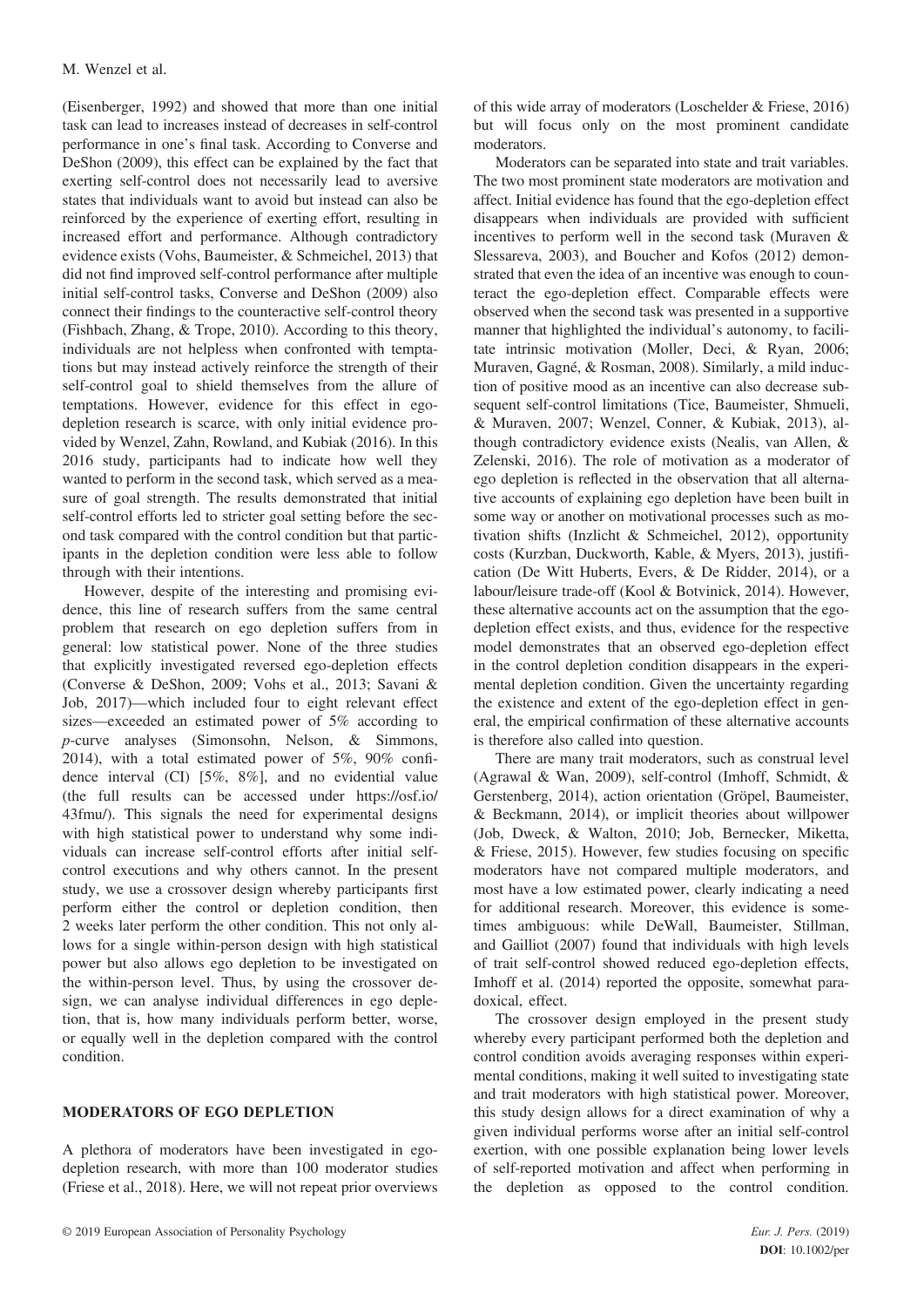Additionally, besides the demographic variables of gender (Meece & Painter, 2008; Nolen-Hoeksema & Corte, 2004), which is related to several aspects of momentary self-control, and age (Dahm et al., 2011), for which early evidence suggests that only young individuals under 25 years are susceptible to depletion effects, we included a number of selfcontrol relevant traits (i.e. self-control, impulsivity, behavioural inhibition system, and implicit theories about willpower) as the most promising candidates for domainspecific moderators. We additionally included the Big Five personality traits as general moderators in order to test whether the self-control-related trait moderators can explain specific variance in consecutive self-control beyond the explanatory power of the Big Five personality traits.

#### **EVIDENCE FOR EGO DEPLETION IN DAILY LIFE**

Despite these questions regarding the robustness of the egodepletion effect, the possible existence of moderators that may help researchers to understand this ambiguous evidence, and alternative explanations such as small-study effects and publication bias, ego-depletion research also suffers from relying almost solely on the dual-task paradigm and from employing artificial tasks. Artificial tasks do not replicate the self-control demands that individuals experience in daily life, through which many people clearly demonstrate a widespread capacity for self-control across different domains and over a relatively long time frame (e.g. Hughes, Keely, & Naud, 2004; De Vet, Nelissen, Zeelenberg, & De Ridder, 2013). Although Baumeister and colleagues originally set out to conduct research on ego depletion to explain selfcontrol failures observed in daily life (in areas such as weight control, binge eating, impulse buying, violence, and substance abuse; Baumeister & Heatherton, 1996), this line of research mainly rested on the dual-task paradigm. Friese et al. (2018) and Baumeister, Tice, and Vohs (2018) both provide succinct overviews of the few studies that have tested the basic premise of ego depletion (i.e. impaired selfcontrol performance after prolonged exertion of self-control) in ecologically valid settings outside of the dual-task setting. However, few such studies exist, and evidence is contradictory, with some studies providing evidence for real-world ego-depletion effects (e.g. Dai, Milkman, Hofmann, & Staats, 2015; Sievertsen, Gino, & Piovesan, 2016) and others not (e.g. O'Connell et al., 2008; Randles, Harlow, & Inzlicht, 2017). Moreover, aside from a recent study—which found that subjective depletion over two 12-hour nursing shifts was not associated with perceived work demands or physical energy expended but with perceived control and reward associated with the work—studies investigating which and when individuals are more prone to ego depletion in daily life do not exist (Johnston et al., 2018).

### **THE PRESENT STUDY**

The present study contributes to filling this gap by extending our laboratory findings of the short-term depletion effect and its moderators to the everyday lives of individuals. We conducted two studies, a laboratory study (Study 1) and an ambulatory assessment study (Study 2), to investigate state and trait moderators of consecutive self-control and thereby explain the heterogeneity of the current evidence regarding ego depletion.

### **STUDY 1**

We affirm that we have reported all measures, manipulations, and exclusions in the present study, regardless of whether they support our hypotheses. Both studies were approved by the applicable ethics committee. The data reported in Study 1 were used in another publication (Wenzel, Lind, Rowland, Zahn, & Kubiak, in press), which investigated (1) the usefulness of the crossover design for studying the ego-depletion effect, (2) the robustness of the ego-depletion effect, (3) whether the difficulty and fatigue mediate the effect of the egodepletion effect, and (4) whether an overt assessment of individuals' perceived limited self-control can induce ego depletion as shown in prior research (Job et al., 2010). The last research question was examined by an additional experimental between-person factor, whereby one-half of the sample received the German version (Bertrams, Unger, & Dickhäuser, 2011) of the State Self-Control Capacity Scale (SSCCS; Twenge, Muraven, & Tice, 2004), which directly assesses subjective self-control limitations, and the other half a parallel form of the affect questionnaire. As the fourth factor was not of interest for the present study, all reported analyses here are controlled for the SSCCS manipulation.

### **Method**

#### *Participants*

To detect an ego-depletion effect size equivalent to that reported by Carter and McCullough (2014) (i.e.  $d = 0.25$ ,  $f = 0.125$ , our goal was a 95% power with  $\alpha = .05$ , a conservative correlation among the repeated measures of .60, and an expected attrition rate of no more than  $10\%$ .<sup>1</sup> To achieve this, a total of 191 university students of psychology were recruited through flyers, mailing lists, social networks, bulletins, and direct approaches. As compensation for participating, participants received partial course credit and had the chance to win one of 13  $\epsilon$ 5 vouchers (approximately \$US6) for a local ice cream parlour if they completed both lab sessions. Four participants were excluded because of technical problems, leading to a final sample size of 187 students (168 women, age *M* = 23.0 years, *SD* = 5.3).

<sup>1</sup>Power analysis for mixed models is not straightforward and currently relies on simulation studies. However, a conservative approach is to use each observation and run a senstivity power analysis with g\*Power (Faul, Erdfelder, Lang, & Buchner, 2007) by indicating 'Exact' ('linear multiple regression: random model') as statistical test. For example, the sensitivity analysis for the multi-variable model of state moderators on RTincongruent in Study 1 showed that a very small effect size of  $r = .03$  could be detected with an  $\alpha$ level of .05, a power of .95, 35 813 observations, and 22 predictors. However, some researchers argue that the values that g\*Power presents are too optimistic and are likely overestimating power (e.g., Giner-Sorolla, 2018). To accompany for this, the sensitivity with only a quarter of observations yielded a detectable effect size of  $r = .06$ .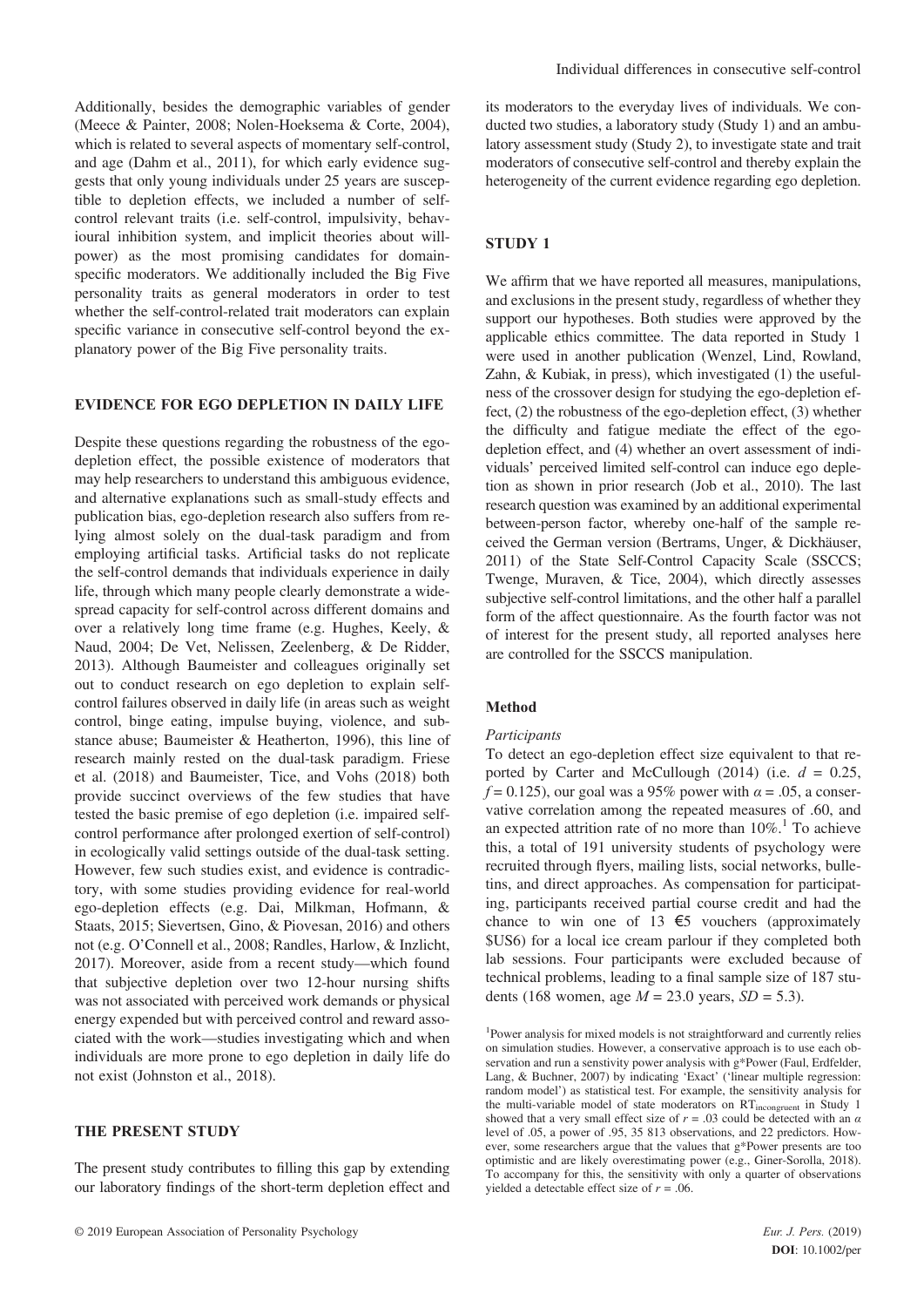# *Design*

The complete design of this study was a randomized, 2 (depletion manipulation)  $\times$  2 (period)  $\times$  2 (order)  $\times$  2 crossover study, with two experimental factors of interest: The withinperson factor of ego depletion (depletion versus control condition) and the within-person factor of period (first versus second lab session). The between-person factor order (first versus second depletion condition) was implemented to control for effects due to the order of the experimental conditions. Using block randomization, participants were randomly and nearly evenly assigned to the experiment conditions, with  $n_{\text{depletion condition first}} = 47$  and  $n_{\text{depletion condition second}} = 46$  for the SSCCS condition and  $n_{\text{depletion condition first}} = 48$  and  $n_{\text{depletion condition second}} = 46$  for the no-SSCCS condition.

# *Procedure*

Participants signed up to take part in a study consisting of two lab sessions that were 2 weeks apart. After signing informed consent forms, participants indicated their baseline affect and then completed a computer version (Sripada, Kessler, & Jonides, 2014) of the letter-e task (Baumeister et al., 1998) as the first task in the first lab session (task described in the section). This task was used as the egodepletion manipulation whereby one version either required self-control (complex rules condition) or not (simple rules condition). Subsequently, participants completed questionnaires on the depletion manipulation, affect, and task motivation, which were followed by the second task, a multi-source interference task (MSIT) (Bush, Shin, Holmes, Rosen, & Vogt, 2003; task is described in the section). The first lab session ended with participants rating the task difficulty, task motivation, and affect. This procedure was repeated in the second lab session, but participants who had previously been in the control condition were assigned to the depletion condition and vice versa. In between the two lab sessions, participants completed trait questionnaires online.

# *Materials*

*First task: computerized letter-e task.* We used a computer version (Sripada et al., 2014) of the letter-e task (Baumeister et al., 1998), which is as effective in invoking performance decrements as the pen-and-paper version (Arber, Ireland, Feger, Marrington, Tehan, & Tehan, 2017). The letter-e or crossing-out letters task was chosen because it showed the highest averaged effect size as the depleting task in the meta-analysis by Hagger et al. (2010). Participants in the control condition were instructed to press the letter 'g' on the keyboard as quickly and accurately as possible whenever the letter 'e' appeared in a displayed single word. Participants in the depletion condition were shown the same words but with the additional instruction to refrain from pressing the letter 'g' when the letter 'e' was next to or one letter away from a vowel. Following this additional rule requires selfcontrol, because participants need to assess when and when not to react to the letter 'e', controlling their impulse to solely react to the letter 'e'. After 20 practice trials, during which participants were instructed to react to each letter 'e' to establish a behavioural pattern in the depletion condition,

participants completed 150 trials, which lasted approximately 7.5 minutes in total.

As a manipulation check of the ego-depletion manipulation, we used three items to assess, respectively, the three categories established by Hagger et al. (2010): difficulty [three items: 'difficult', 'hard', and 'easy' (reversed)], effort [three items: 'effortful', 'laborious', and 'undemanding' (reversed)], and fatigue [three items: 'depleting, 'exhausting', and 'refreshing' (reversed)]. Each item was scored on a Likert scale ranging from 1 (*strongly disagree*) to 5 (*strongly agree*). As shown before (Wenzel et al., in press), an exploratory factor analysis demonstrated only two factors with eigenvalues larger than 1: a difficulty factor ('difficult', 'hard', 'easy', and 'undemanding') and a fatigue factor ('depleting' and 'exhausting').

Regarding reliability of the manipulation check, we followed suggestions by Shrout and Lane (2012) to not report Cronbach's *α*, given that the random measurement error is affected by both variations between and within individuals in repeated measures. Instead, we separated the reliabilities between and within individuals. Scores for both the between-person reliabilities  $(R_{KRN})$  for task difficulty and fatigue and the within-person reliabilities  $(R_{CN})$  were acceptable to good (Table 1).

*Second task: multi-source interference task.* We used the MSIT (Bush, Shin, Holmes, Rosen, & Vogt, 2003; Shamosh & Gray, 2007; Wenzel, Kubiak, & Conner, 2014) as the second task, given that the Stroop task showed the largest averaged effect size as the dependent task in the meta-analysis by Hagger et al. (2010). The MSIT is a similar interference task and was specifically designed by Bush et al. (2003) to produce larger interference effects than the Stroop task. Participants were instructed to indicate as quickly and as accurately as possible the one character out of three characters that differed from the other identical ones, regardless of its position. Control trials were '1xx', 'x2x', and 'xx3', such that the target was always a number and the distractors were always the letter 'x'. The target was also larger than the distractors and placed such that the target character '2' appeared in the second place in control trial 'x2x'. In interference trials (112, 131, 313, 221, 232, 233, 311, 322, 331, and 332), the distractors were also numbers, and the target was smaller in size than the distractors. Additionally, the target did not always match its position. In total, participants completed 150 trials (50 congruent and 100 incongruent trials) in each second task, with a fixed, interspersed order to hold trial-to-trial-adaptations constant across participants (Lorist & Jolij, 2012).

The MSIT characters were printed in white (font: Arial; size: 18 and 24 pt; and style: bold) on a black background and were displayed in the centre of a computer screen positioned 90 cm in front of participants' eyes. Participants had 2 seconds to complete a trial before hitting the response deadline, and a white plus sign appeared for 500 milliseconds before each trial. The first trial (0.67% of all trials), trials completed in less than 200 milliseconds (0.0%), and any trials with a reaction time (RT) above or below 3 *SD*s from each individual's mean RT (1.47%) were excluded from all subsequent analyses. Applying these rules excluded 2.12%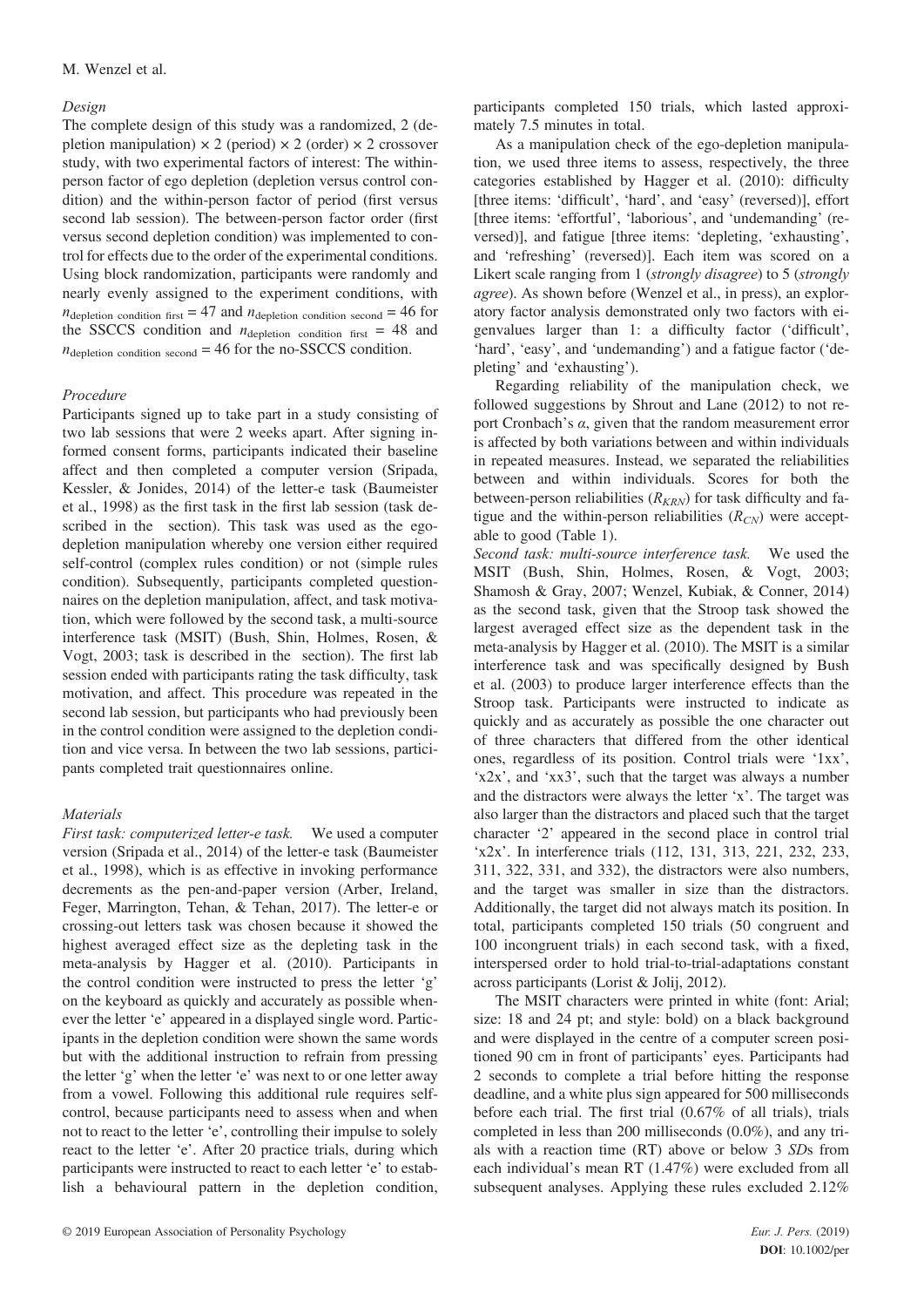| Table 1. Means, standard deviations, range, reliability, and zero-order |                   |                            |                      |                   |           |                |                | correlations of trait moderators in Study 1 |                      |                 |                                                   |                            |                |                            |                 |          |
|-------------------------------------------------------------------------|-------------------|----------------------------|----------------------|-------------------|-----------|----------------|----------------|---------------------------------------------|----------------------|-----------------|---------------------------------------------------|----------------------------|----------------|----------------------------|-----------------|----------|
| Dependent variables                                                     | $\mathbb{N}$      | <b>SD</b>                  | Min Max              |                   | ಠ         |                | $\mathfrak{g}$ | ς                                           |                      | 5               | ∘                                                 | ┍                          | ∞              | Q                          | $\overline{10}$ | $\equiv$ |
| 1. Age (years)                                                          | 23.0              | 53                         |                      | 52                |           |                |                |                                             |                      |                 |                                                   |                            |                |                            |                 |          |
| 2. Gender $(0 = male;$                                                  |                   |                            |                      |                   |           |                |                |                                             |                      |                 |                                                   |                            |                |                            |                 |          |
| $=$ female)                                                             | 0.89              | 0.31                       |                      |                   |           | $-0$           |                |                                             |                      |                 |                                                   |                            |                |                            |                 |          |
| 3. SC                                                                   | 55.1              | $15.3$<br>$12.4$           | 19.2<br>8.9          | 94.2<br>71.1      | 83        | SO.            |                |                                             |                      |                 |                                                   |                            |                |                            |                 |          |
| 4. Impulsivity                                                          | 35.7              |                            |                      |                   | 77        | Ξ<br>⊃         | $\frac{5}{20}$ | $-60***$                                    |                      |                 |                                                   |                            |                |                            |                 |          |
| 5. Behavioural inhibition                                               |                   |                            |                      |                   |           |                |                |                                             |                      |                 |                                                   |                            |                |                            |                 |          |
| system                                                                  | 31.3              | 19.1                       | 0.0                  | 95.2              | 82        | $\frac{8}{2}$  | $-.16*$        |                                             | S.                   | $\bigg\vert$    |                                                   |                            |                |                            |                 |          |
| 6. Behavioural activation                                               |                   |                            |                      |                   |           |                |                |                                             |                      |                 |                                                   |                            |                |                            |                 |          |
| system                                                                  | 29.3              | 14.3                       | 2.6                  | 76.9              | 82        | $\odot$        | $-13$          | $-0.1$                                      | $-10$                | $.36***$        |                                                   |                            |                |                            |                 |          |
| 7. Implicit theories                                                    |                   |                            |                      |                   |           |                |                |                                             |                      |                 |                                                   |                            |                |                            |                 |          |
| about SC                                                                |                   | 12.0                       | 18.3                 |                   |           | $\Xi$          |                | $-33***$<br>$-15*$<br>$-67***$<br>$-16*$    | $-57***$<br>$-57***$ | $-32***$<br>.09 |                                                   |                            |                |                            |                 |          |
| 8. Openness                                                             |                   | $13.7$<br>$14.6$<br>$13.4$ | 27.1<br>22.9<br>18.8 |                   | 8 % ? ? ? | $\ddot{\circ}$ | $-0.3$         |                                             |                      |                 | $-04$<br>$-17$<br>$-17$<br>$-13$<br>$+3$<br>$-11$ |                            |                |                            |                 |          |
| 9. Conscientiousness                                                    |                   |                            |                      |                   |           | $-0.7$         |                |                                             |                      |                 |                                                   |                            |                |                            |                 |          |
| 10. Extraversion                                                        |                   |                            |                      |                   |           | $-0$           |                |                                             |                      | 847             |                                                   | $-12$<br>$-15*$<br>$-23**$ | $-0.24**$      |                            |                 |          |
| 11. Agreeableness                                                       | 1341333<br>588235 | 12.0                       | $29.2$<br>$2.1$      | 3895789<br>385588 | .77       | $-12$          | $13.58*$       |                                             | $\overline{0}$       |                 |                                                   |                            | 60.            | $.23**$<br>$-00$<br>$-18*$ | $.23**$         |          |
| 12. Neuroticism                                                         |                   | 15.3                       |                      |                   | 83        | $-0.9$         |                | $-.36***$                                   | $\overline{14}$      | $-.51***$       |                                                   | $.35***$                   | $\overline{0}$ |                            | $-.38***$       | $-17*$   |
| Note: SC, self-control                                                  |                   |                            |                      |                   |           |                |                |                                             |                      |                 |                                                   |                            |                |                            |                 |          |

Individual differences in consecutive self-control

of the data. The first trial was excluded because participants usually respond slower to the first trial in a task, which was the case for the second task as well,  $z = -12.81$ ,  $p < .001$ ,  $f = 0.48$ .

*State moderators.* The mean and standard error for each condition of the ego-depletion manipulation, as well as the reliabilities of the state measures, are shown in Table 1.

*Affect.* Affect was measured before and after the first task and a third time after the second task, using the short version of the German Multidimensional Mood Questionnaire (Steyer, Schwenkmezger, Notz, & Eid, 1997). This instrument assesses momentary affect on three dimensions: valence (items: 'good' and 'bad'), energetic arousal (items: 'awake' and 'tired'), and calmness (items: 'nervous' and 'calm'). Mean scores for agreement with these adjectives on a Likert-type scale ranging from 1 (*not at all*) to 5 (*extremely*) were computed for each dimension, with higher scores representing a stronger valence, more energy, or more calmness, respectively.

*Motivation.* Because motivation is currently a popular explanation for reduced performance in the second task of a dual-task set-up (e.g. Inzlicht & Schmeichel, 2012), participants were asked to complete the short form of the Questionnaire on Current Motivation (Rheinberg, Vollmeyer, & Burns, 2001; Freund, Kuhn, & Holling, 2011). This questionnaire uses 12 items on a Likert-type scale ranging from 1 (*not correct at all*) to 7 (*fully correct*) to measure four motivational factors in achievement situations: probability of success, anxiety, challenge, and interest. Anxiety, challenge, and interest showed very good between-person reliabilities, whereas probability of success was only acceptable. The within-person reliabilities were also only acceptable, with the only exception being challenge  $(R_{CN} = .38).$ <sup>2</sup>

*Trait moderators.* The mean, standard deviation, range, internal consistencies, and intercorrelations of the trait measures are shown in Table 1.

*Self-control.* To assess trait levels of self-control, participants completed the German short version (Bertrams & Dickhäuser, 2009) of the Brief Self-Control Scale (BSCS; Tangney, Baumeister, & Boone, 2004). The BSCS consists of 13 items (1 = *not at all* to 5 = *very much*) and showed good internal consistency in our data (Cronbach's  $\alpha$  = .83). Higher values of the averaged scale represent higher levels of self-reported self-control.

*Impulsivity.* Participants completed 15 items assessing impulsivity using the German version of the short version (Meule, Vögele, & Kübler, 2011) of the Barratt Impulsiveness Scale (BIS-15; Spinella, 2007). The BIS-15 has three subscales: attentional, motivational, and nonplanning. For this study, we used the averaged BIS-15 across all 15 items, which demonstrated acceptable internal consistency, Cronbach's  $\alpha = .77$ . Items were answered on a 4-point scale (1 = *rarely or never* to 4 = *always or almost always*), with higher averaged scores reflecting more impulsivity.

\**p*

 $< 0.05$ .  $*_{p}$ 

*<* $\leq 0.01$ .\*\**p* 

*<* .001.

<sup>&</sup>lt;sup>2</sup>Within-person reliability  $(R_{CN})$  is more sensitive to the number of items, which may explain the lower values.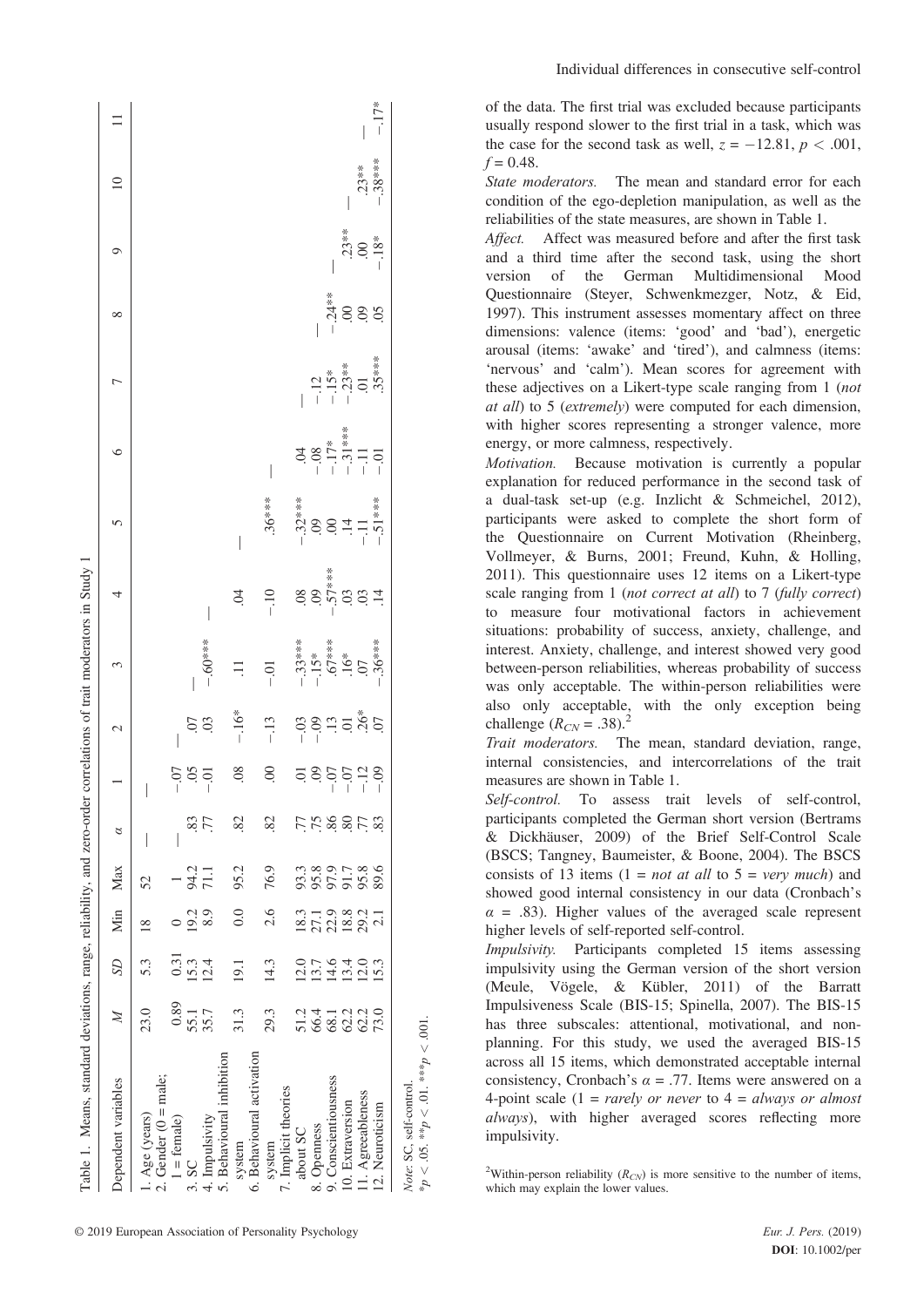*Regulation motivation.* The German version (Strobel, Beauducel, Debener, & Brocke, 2001) of the behavioural inhibition system (BIS)/behavioural approach system (BAS) questionnaire (Carver & White, 1994) was used to assess the BIS and the BAS, using an aggregated score for the BAS subscales for fun seeking, drive, and reward responsiveness. Twenty-four items were rated on a 4-point scale  $(1 = very true for me to 4 = very false for me)$ , with higher averaged scores representing stronger levels of the BIS and BAS.

*Implicit theories about self-control limitations.* To assess implicit theories about self-control limitations, we translated 12 items into German that were used in prior research (Job et al., 2010). An example item for a limited theory is 'After a strenuous mental activity your energy is depleted and you must rest to get it refueled again', while an example item for a non-limited theory is 'Your mental stamina fuels itself; even after strenuous mental exertion you can continue doing more of it'. All items were answered on a 6-point scale (1 = *strongly agree* to 6 = *strongly disagree*). Items indicating limited theory were reverse coded, such that higher averaged scores reflected greater agreement with a limited theory of self-control.

*Big Five personality traits.* The Big Five personality traits (i.e. openness, conscientiousness, extraversion, agreeableness, and neuroticism) were assessed using the 60-item German version (Borkenau & Ostendorf, 2008) of the NEO Five-Factor Inventory (McCrae & Costa, 2004). All five personality traits were measured using 12 Likert-type items per scale, ranging from 1 (*strongly agree*) to 5 (*strongly disagree*), and showed good internal consistencies.

# **Statistical analyses**

### *Data preparation*

The following five measures can be derived from the MSIT as a measure of self-control performance: (1) mean RT on interference trials (RT<sub>incongruent</sub>); (2) difference<br>between mean RT on interference and control between mean RT on interference and trials  $(M_{RT\_incongruent} - M_{RT\_congruent}$ ; MSIT effect);<br>(3) ratio score  $(M_{RT~incongruent} - M_{RT~congruent})$ (3) ratio score  $(M_{RT\_incongruent}$  –  $(M_{RT\_incongruent} + M_{RT\_congruent})$ ; (4) RT variability on interference trials (i.e. the sum of the sigma and tau variability parameters using ex-Gaussian modelling; Sripada et al., 2014); and (5) the number of errors. The ratio score was highly correlated with the difference score  $(r > .90)$ , and the RT variability score aggregates the data, and thus, both outcomes were discarded from the multilevel analyses.

We aimed at computing hierarchical generalized randomeffects mixed models to model the non-normally distributed reactions times by choosing a gamma distribution as the probability distribution of the dependent variable given its good fit with RT data (Baayen & Milin, 2010) and to avoid problems associated with transformation of variables (Lo & Andrews, 2015). However, the models with crossed random effects did not converge, and we, thus, transformed the data to an inverse Gaussian distribution, which showed the best fit with RT data (Lo & Andrews, 2015). To that end, we first computed the inverse of the RT multiplied by the response

deadline (2000 milliseconds) and then divided the inversed data by the maximum of the inversed RTs (.0040323). We finally 'swapped' the inversed distribution by subtracting the value from the sum of the minimum and maximum value, such that higher values indicate slower RTs. This procedure provides a better fit of the inverse Gaussian distribution, leading to a good normal fit, with  $-0.27$  for skewness and 2.74 for kurtosis. The transformed RT variable can also be interpreted in the same way as changes of the RT in milliseconds, easing interpretation of the results.

Given the differing scales of the state and trait moderators, we used the percent of maximum possible scores (POMP; Cohen, Cohen, Aiken, & West, 1999) to make the coefficients more comparable. The POMP can be calculated by subtracting the minimum of a respective outcome from the outcome, dividing this difference by the difference between the maximum and the minimum of a respective outcome, and finally multiplying it by 100 so that the POMP score ranges between 0 and 100. This procedure maintains the distribution of the variables while making the results easier to interpret and compare with each other.

*Analysis of the manipulation check and moderator variables* To investigate manipulation check and state moderator differences due to the depletion manipulation, we first subjected the outcomes to 2 (depletion versus control)  $\times$  2 (period: first versus second lab session) × 2 (SSCCS versus no SSCCS assessment) mixed models, using the mixed command with the restricted maximum likelihood option in Stata 15 (Stata Corporation, College Station, TX). Underspecifying the random structure by not including the depletion manipulation as random slopes and the targets as random intercepts typically increases false positive rates (Schielzeth & Forstmeier, 2009). The reason is that including nested or crossed random slopes can lead to larger CIs (and non-significance) because the standard errors of the depletion manipulation interactions increase. The model without random slopes estimates one common slope for each moderator and for each condition of the depletion manipulation. However, when including random slopes, each individual can now have their own slope; the fixed effect is then the average of those slopes (for each moderator and for each condition). Increased standard errors then make the group average less certain, leading to wider CIs that more likely include zero. Thus, the mixed model (Equation (1)) allowed for random participant (*P*) intercept variance, which was crossed with the depletion manipulation (*C*), which allows that the mean difference in, for example, motivation, varies across participants, for the *i*th participants in the *k*th depletion condition:

$$
Y_{ik} = \beta_0 + \mu_i^P + (\beta_1 + \mu_i^{P\times C})C_{ik} + \beta_2 SSCCS_{ik} + \beta_3 Period_{ik}
$$
  
+  $\beta_4 C_{ik} SSCCS_{ik} + \beta_5 C_{ik} Period_{ik}$   
+  $\beta_6 SSCCS_{ik} Period_{ik} + \beta_7 C_{ik} SSCCS_{ik} Period_{ik} + \varepsilon_{ik}$   
(1)

We, then, used the contrast command to compute an analysis of variance-style test of the main effect of the depletion manipulation. As a measure of effect size for the egodepletion measure, we found the *t*-value that corresponded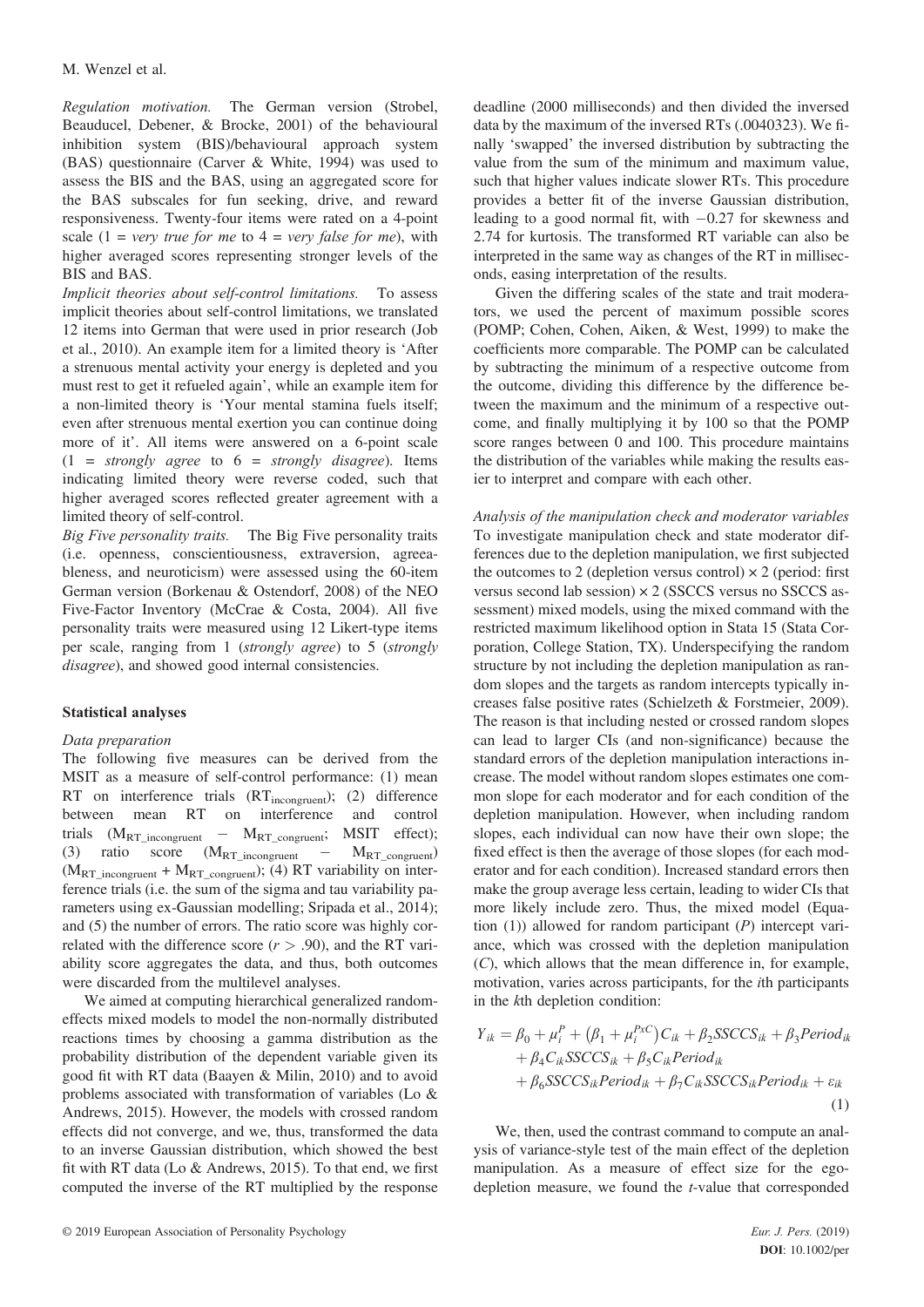to the *p*-value of the *z*-value Stata 15 reports for the depletion manipulation and then divided this *t*-value by the square root of our sample size  $(n = 187)$ , which resulted in the withinperson effect size *dz* (Lakens, 2013). However, this effect size is not directly comparable with effect sizes derived from between-person design. There are various ways to solve this problem, but we found that the best way to compare results from different experimental setups would be an effect size that is not affected by those differences. This is Cohen's *d* or *dav* (Lakens, 2013), which divides the mean difference by the averaged standard deviation from the depletion and control condition. Given that prior research on ego depletion relied almost solely on between-person designs, with only a few exceptions (Francis, Milyavskaya, Lin, & Inzlicht, 2018; Wenzel et al., in press), we focused on  $d_{av}$ , which can be better compared with the effect sizes reported of the multi-lab replication projects or meta-analyses (e.g. Hagger et al., 2010).

#### *Analysis of the ego-depletion effect*

To investigate consecutive self-control performances due to our depletion manipulation, we employed multilevel analyses on the three MSIT outcomes RT<sub>incongruent</sub>, MSIT effect, and errors. In comparison with analysing the aggregated data, this design allowed us to better model the underlying RT distribution as well as to separate out variance due to random factors. As, in the current study, participants were crossed (not nested) with the depletion manipulation and with the targets, whereas the targets were nested in the depletion manipulation, we modelled this by computing mixed models with crossed random effects (see Judd, Westfall, and Kenny, 2017, for more information about the differences between nested and crossed random factors). To be transparent and to illustrate the importance of including these variance components as crossed random factors and random slopes, we also computed models without crossed random effects and indicate differences from the main analyses.

For example, for the model predicting the  $RT_{incongruent}$ , we included the fixed effects of the depletion manipulation and controlled for period, SSCCS assessment, trial number, error, and congruency, and error in and RT of the prior trial. The random part consisted of the random intercepts of the participants (*P*), the random intercepts of the targets (*T*), the random slope of the depletion manipulation across participants (*PxC*), the random intercept–slope covariance between the participants and the depletion manipulation (*P*,*PxC*), as well as the residual variance  $(\varepsilon)$ . Equation (2) shows the model for the *i*th participant to the *j*th target in the *k*th depletion condition.

$$
Y_{ik} = \beta_0 + \mu_i^P + \mu_j^T + (\beta_1 + \mu_i^{PxC})C_{ijk} + \beta_2 SSCCS_{ijk}
$$
  
+  $\beta_3 Period_{ijk} + \beta_4 TrialType_{ijk} + \beta_5 Error_{ijk}$   
+  $\beta_6 priorError_{ijk} + \beta_7 priorRT_{ijk} + \beta_8 Trialnumber_{ijk}$   
+  $\beta_9 C_{ijk} Period_{ijk} + \mu_i^{P,PxC} + \varepsilon_{ijk}$  (2)

We included a relatively large number of level 1 variables such as the prior RT to reduce the large amount of residual variance that can be observed when analysing RT on the trial level. For example, Gratton, Coles, and Donchin (1992)

reported that interference in the Stroop task is reduced following incongruent trials compared with congruent trials, evidencing trial-to-trial adaptation processes. The models for the MSIT effect additionally included the two-way interaction between the depletion manipulation and the trial type (interference versus control). A Bernoulli-based mixed logistic regression was used to predict the binary error variable  $(0 = no$ error;  $1 = error$ ).

#### *Moderation analysis of the ego-depletion effect*

To investigate the moderators of ego depletion, we computed univariable and multi-variable models for each outcome in order to show the direct association of a moderator as well as the association controlled for the influence of the other moderators. We separated the models addressing state and trait moderators for the multi-variable analyses because the associations between trait moderators might be mediated by the state moderators. In the following section, the term *moderators* refers to both state and trait moderators.

$$
Y_{ik} = \beta_0 + \mu_i^P + \mu_j^T + (\beta_1 + \mu_i^{PxC})C_{ijk} + \beta_2 SSCCS_{ijk}
$$
  
+  $\beta_3 Period_{ijk} + + \beta_4 TrialType_{ijk} + \beta_5 Error_{ijk}$   
+  $\beta_6 priorError_{ijk} + \beta_7 priorRT_{ijk} + \beta_8 Trialnumber_{ijk}$   
+  $\beta_9 Ci_{ijk}Period_{ijk} + \beta_{10} Modernity$   
+  $\beta_{11} Ci_{ijk}Modernity_k + \mu_i^{P,PxC} + \varepsilon_{ijk}$  (3)

The models for the MSIT effect additionally included the three-way interaction between the depletion manipulation, the moderator, and the trial type (interference versus control) and all of the two-way interactions and main effects.

Moderators in all models were person mean centred for state moderators and grand mean centred for trait moderators. Given the vast number of moderators, we applied the false discovery rate to adjust the 95% intervals for multiple testing (Benjamini & Yekutieli, 2005). In this procedure, the *α* level used to construct the CI is divided by the number of tests and then multiplied by the rank of the *p*-value of the respective tests. For example, there were 19 relevant coefficients for the moderation of consecutive self-control: seven state moderators and 12 trait moderators. Thus, the moderator with the second lowest *p*-value is compared with an  $\alpha$  level of  $.05/19 * 2 = 0.005$ .

### **RESULTS**

### **Analysis of the manipulation check and moderator variables**

As indicated in Table 2, the 2 (depletion versus control)  $\times$  2 (period: first versus second lab session)  $\times$  2 (SSCCS versus no SSCCS assessment) mixed models show that participants in the depletion condition reported both higher task difficulty and fatigue of the first task, with a relatively small 95% CI that did not include zero and with large effect sizes. Both groups showed only small differences in the mood and motivation scales, except for the probability of success scale, such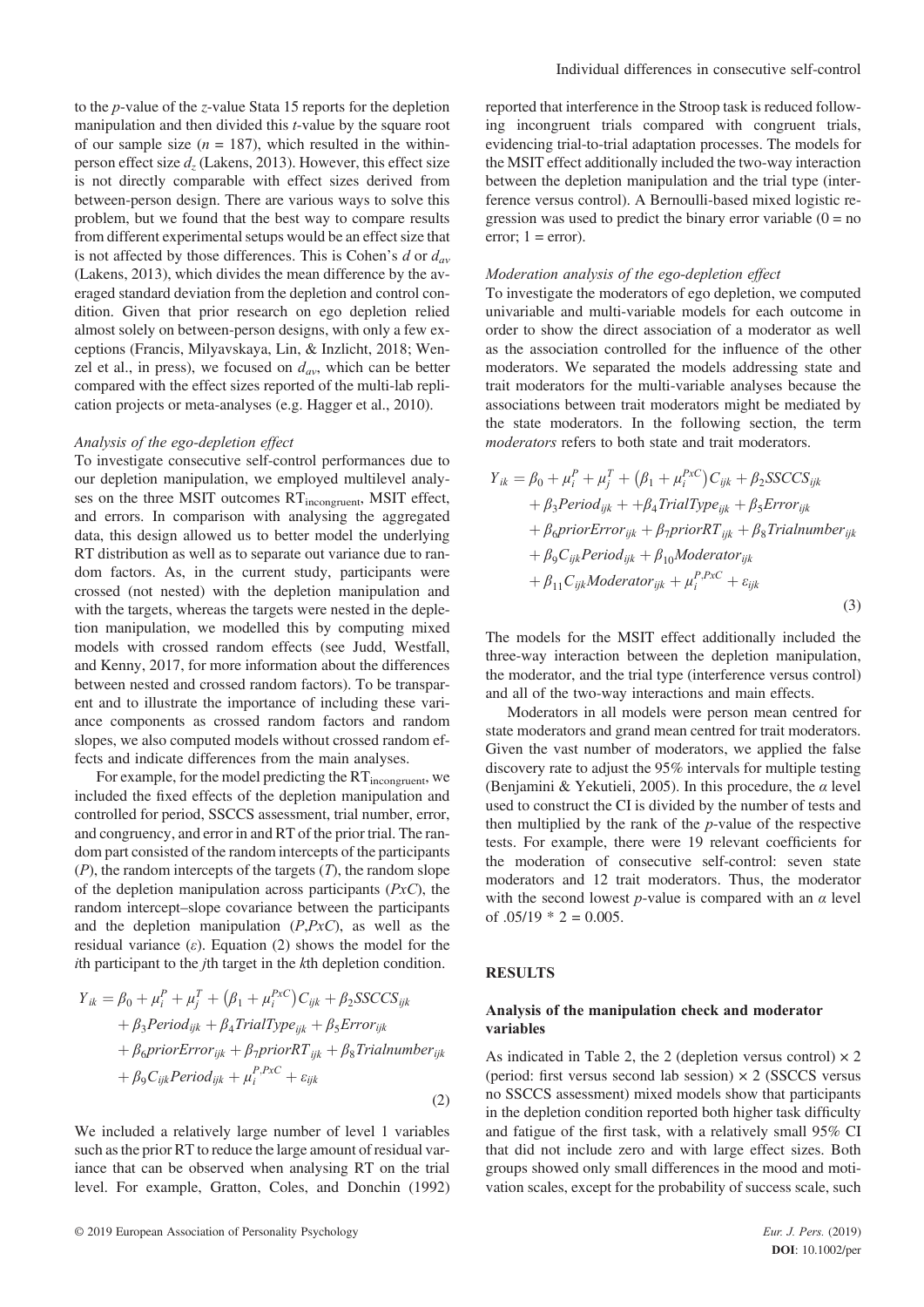Table 2. Reliabilities, group means, standard errors, and inferential statistics of state moderators in Study 1

|                               |           |          |      | DC     |      | CC     |             |              |                  |            |          |     |
|-------------------------------|-----------|----------|------|--------|------|--------|-------------|--------------|------------------|------------|----------|-----|
| Dependent variables           | $R_{KRN}$ | $R_{CN}$ | M    | $SE_M$ | M    | $SE_M$ | $M_{DC-CC}$ | $SE_{DC-CC}$ | 95% CI           | $d_{\tau}$ | $d_{av}$ |     |
| 1. Difficulty                 | .44       | .81      | 57.2 | 1.54   | 22.0 | 1.13   | 35.2        | 1.60         | [32.1, 38.3]     | 1.66       | 1.90     | .28 |
| 2. Fatigue                    | .54       | .73      | 47.0 | 1.77   | 29.6 | 1.66   | 17.4        | 1.92         | [13.6, 21.2]     | 0.66       | 0.74     | .35 |
| 2. MDMQ valence               | .36       | .84      | 62.6 | 1.23   | 66.4 | 1.23   | $-3.8$      | 1.47         | $[-6.6, -0.9]$   | $-0.19$    | $-0.22$  | .30 |
| 3. MDMQ energetic arousal     | .54       | .77      | 50.2 | 1.57   | 53.1 | 1.57   | $-2.9$      | 1.74         | $[-6.3, 0.6]$    | $-0.12$    | $-0.13$  | .39 |
| 4. MDMQ calmness              | .57       | .79      | 69.0 | 1.43   | 70.7 | 1.43   | $-1.7$      | 1.54         | $[-4.7, 1.3]$    | $-0.08$    | $-0.09$  | .43 |
| 5. QCM probability of success | .28       | .68      | 65.6 | 1.31   | 84.0 | 0.96   | $-18.5$     | 1.42         | $[-21.2, -15.7]$ | $-0.99$    | $-1.17$  | .22 |
| 6. OCM anxiety                | .81       | .55      | 35.1 | 1.77   | 28.7 | 1.72   | 6.3         | 1.37         | [3.7, 9.0]       | 0.34       | 0.26     | .68 |
| 7. QCM challenge              | .69       | .47      | 56.9 | 1.38   | 54.1 | 1.38   | 2.9         | 1.16         | [0.6, 5.1]       | 0.18       | 0.15     | .64 |
| 8. OCM interest               | .82       | 52       | 34.5 | 1.66   | 35.5 | 1.57   | $-1.0$      | 1.21         | $[-3.4, 1.4]$    | $-0.06$    | $-0.04$  | .72 |

*Note*: The 95% CI in bold do not include zero. *DC*, depletion condition; *CC*, control condition; MDMQ, Multidimensional Mood Questionnaire; QCM, Questionnaire on Current Motivation; *R<sub>KRN</sub>*, between-person reliability; *R<sub>CN</sub>*, within-person reliability (change from session); 95% CI, 95% confidence interval;  $d_z$ , within-person effect size;  $d_{av}$ , between-person comparable effect size.

Test–retest reliability (controlled for order and State Self-Control Capacity Scale manipulation).

that participants reported lower anticipated success in the depletion than in the control condition. Taken together, these results demonstrate that our manipulation worked as intended by employing a depletion condition that felt more difficult and fatiguing but not did not impact mood and motivation. The full models can be found in the online supplementary materials [\(https://osf.io/43fmu/?view\\_only=](https://osf.io/43fmu/?view_only=faf2593c9c4c4e9b8c71c9b2718bd1d0) [faf2593c9c4c4e9b8c71c9b2718bd1d0\)](https://osf.io/43fmu/?view_only=faf2593c9c4c4e9b8c71c9b2718bd1d0).

#### **Analysis of the ego-depletion effect**

An in-depth analysis of the ego-depletion effect in our crossover design can be found in the other publication (Wenzel et al., in press).<sup>3</sup> For the three MSIT outcomes  $RT_{incongruent}$ , MSIT effect, and errors, the effect sizes were very small, ranging from  $d_{av} = -0.03$  to  $d_{av} = 0.13$ . However, the random slope of the depletion manipulation was considerable: for example, for RT<sub>incongruent</sub>, the fixed effect of the depletion manipulation was  $b = 6.44$  milliseconds, 95% CI [-0.20, 13.09], and the random slope was *var* = 1827.6, 95% CI [1438.6, 2321.9]. Although the mean difference was, thus, very small, there was large between-person variance, such that approximately 95% of the participants were within  $-77.35$  and 90.23 milliseconds of the typical value for ego depletion (6.44  $\pm$  1.96  $\times$   $\sqrt{1827.6}$ ). To further illustrate this variability, we computed how many participants showed an improved performance by estimating best linear unbiased prediction (BLUP; Robinson, 1991). This demonstrated that 81 participants (43.3%) showed a BLUP lower than 6.44 milliseconds and, thus, an improved performance due to initial self-control. The BLUP figures can be found in the online supplementary materials [\(https://osf.io/43fmu/](https://osf.io/43fmu/?view_only=faf2593c9c4c4e9b8c71c9b2718bd1d0) [?view\\_only=faf2593c9c4c4e9b8c71c9b2718bd1d0\)](https://osf.io/43fmu/?view_only=faf2593c9c4c4e9b8c71c9b2718bd1d0).

The results for the MSIT effect and the errors showed similar large between-person variance, with approximately 95% of the participants who were within  $-78.18$  and 60.12 milliseconds of the fixed depletion effect for the MSIT

effect of  $b = -9.03$  milliseconds and within  $-0.76$  and 1.17 of the fixed depletion effect for the errors of  $b = 0.21$ .

Finally, we checked how reliable the three MSIT outcomes were across the two lab situations by aggregating the data and computing multiple regressions with the performance of the second lab session as the outcome and of the first lab session as the predictor, controlled for the SSCCS manipulation and the order of depletion and control condition. The results indicated that only the mean  $RT_{incongruent}$ showed a good test–retest reliability ( $\beta$  = 0.86), whereas the reliability for the MSIT effect ( $\beta$  = 0.57) and the number of errors ( $\beta$  = 0.53) was only acceptable.

To sum up, these results demonstrate, on the one hand, very small and inconsistent ego-depletion effects. On the other hand, they also demonstrate large between-person variability, evidencing moderating influences that were not covered by the control variables such as period or prior RT, which were included in the model.

### **Moderation analysis of the ego-depletion effect**

To investigate statistical moderation, we computed the univariable models outlined in formula (2) as well as multivariable models including either all state or all trait moderators. Tables 3 and 4 show that the models did not reveal consistent moderation of ego depletion across the outcomes and moderators. Regarding state moderators, the impact of the depletion manipulation on the RT<sub>incongruent</sub> and on errors did not show significant moderation. The exceptions were the three affect scales and the motivation subscales challenge and interest, where the 95% CIs of the two-way interactions with the depletion manipulation did not include zero, such that participants who reported feeling more well, awake, or calm or being less challenged and less interested in the first task demonstrated a lower MSIT effect, even after adjusting the 95% CI for multiple comparisons. However, in the multi-variable analysis, only the moderation of energetic arousal, calmness, and interest remained significant, as long as the comparisons in the multi-variable analysis were not adjusted for multiple comparisons. With regard to trait moderators, only a few trait moderators were statistically

<sup>&</sup>lt;sup>3</sup>The results of the between-person analysis of the ego-depletion effect with the data from the first laboratory session only can be found on OSF [\(https://](https://osf.io/43fmu/?view_only=faf2593c9c4c4e9b8c71c9b2718bd1d0) [osf.io/43fmu/?view\\_only=faf2593c9c4c4e9b8c71c9b2718bd1d0\)](https://osf.io/43fmu/?view_only=faf2593c9c4c4e9b8c71c9b2718bd1d0).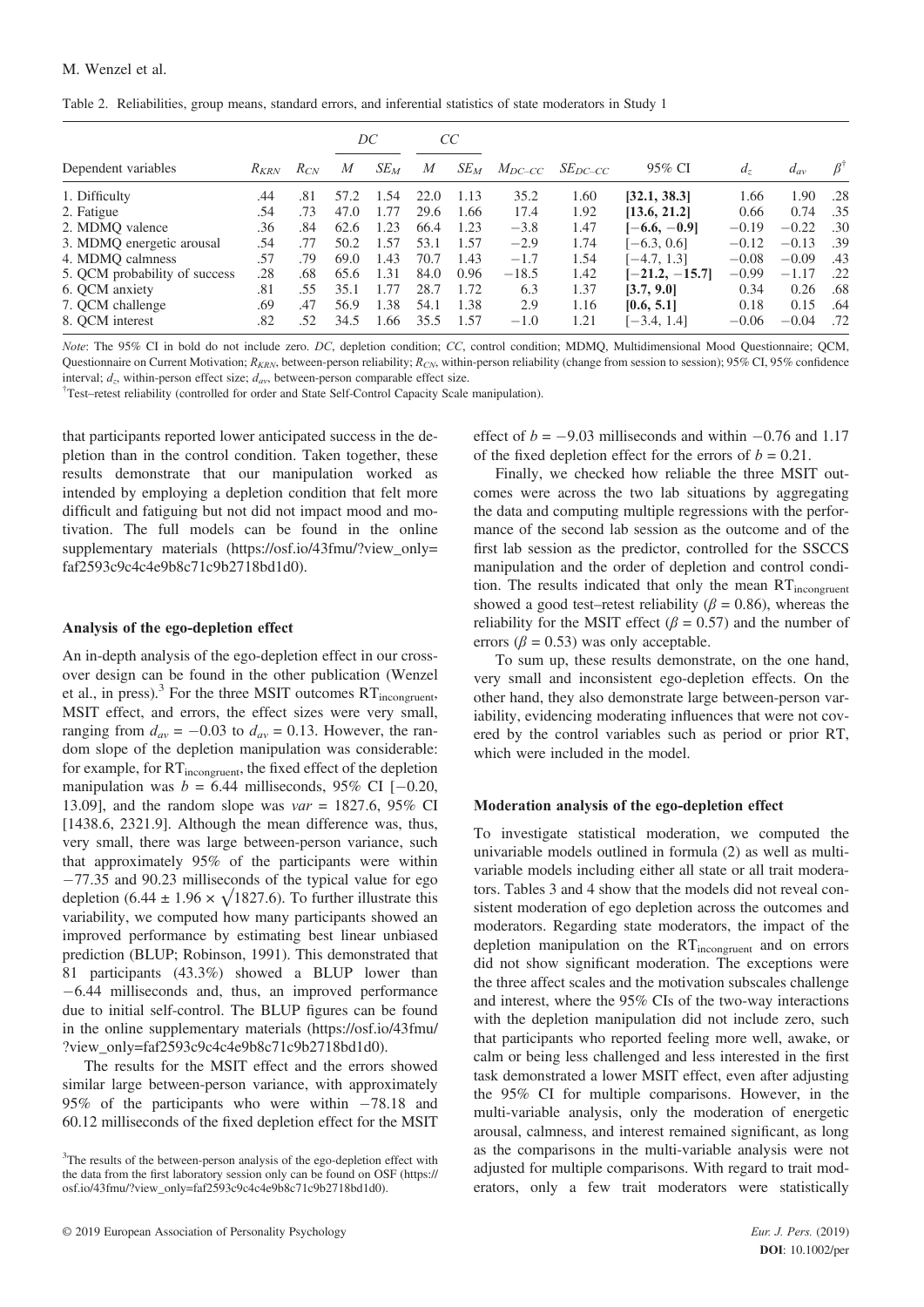|                                 |               | $RT_{incongruent}$ |                                               | <b>MSIT</b> effect<br>$(RT_{\text{incongruent}} - RT_{\text{congruent}})$ |                 | Errors            |
|---------------------------------|---------------|--------------------|-----------------------------------------------|---------------------------------------------------------------------------|-----------------|-------------------|
| Fixed effects                   | $b$ (SE)      | 95% CI             | $b$ (SE)                                      | 95% CI                                                                    | $b$ (SE)        | 95% CI            |
| Univariable analyses            |               |                    |                                               |                                                                           |                 |                   |
| MDMQ—valence                    | 0.78(1.24)    | $[-1.64, 3.29]$    |                                               | $-0.88^{\dagger,\ddagger}$ (0.25) [-1.37, -0.40]                          | 0.020(0.011)    | $[-0.002, 0.042]$ |
| MDMQ—energetic arousal          | 0.70(1.04)    | $[-1.33, 2.74]$    |                                               | $-0.87^{\dagger,\ddagger}$ (0.21) [-1.27, -0.46]                          | 0.018(0.010)    | $[-0.001, 0.037]$ |
| MDMQ—calmness                   | 0.48(1.17)    | $[-1.81, 2.77]$    |                                               | $-0.87^{\dagger,\ddagger}$ (0.23) [-1.32, -0.42]                          | 0.019(0.011)    | $[-0.002, 0.040]$ |
| QCM—probability of success      | 1.89(1.28)    | $[-0.61, 4.39]$    |                                               | $0.39(0.25)$ [-0.10, 0.90]                                                | 0.006(0.012)    | $[-0.018, 0.029]$ |
| QCM—anxiety                     | $-1.53(1.33)$ | $[-4.13, 1.07]$    |                                               | $0.17(0.26)$ [-0.35, 0.69]                                                | 0.011(0.012)    | $[-0.013, 0.036]$ |
| QCM—challenge                   | $-2.09(1.56)$ | $[-5.14, 0.96]$    | $0.93^{\dagger,\ddagger}$ (0.31) [0.32, 1.54] |                                                                           | 0.008(0.014)    | $[-0.020, 0.036]$ |
| OCM-interest                    | $-0.53(1.50)$ | $[-3.47, 2.42]$    | $0.98^{\dagger,\ddagger}$ (0.30) [0.39, 1.56] |                                                                           | $-0.004(0.014)$ | $[-0.031, 0.023]$ |
| Multi-variable analyses         |               |                    |                                               |                                                                           |                 |                   |
| MDMQ-valence                    | 0.71(1.87)    | $[-2.95, 4.37]$    |                                               | $0.07(0.38)$ [-0.66, 0.81]                                                | 0.005(0.017)    | $[-0.029, 0.039]$ |
| MDMQ—energetic arousal          | 0.09(1.34)    | $[-2.55, 2.72]$    |                                               | $-0.63^{\dagger}$ (0.27) [-1.16, -0.10]                                   | 0.012(0.013)    | $[-0.013, 0.037]$ |
| MDMQ—calmness                   | 0.14(1.49)    | $[-2.78, 3.07]$    |                                               | $-0.68^{\dagger}$ (0.30) [-1.27, -0.09]                                   | 0.011(0.014)    | $[-0.016, 0.039]$ |
| QCM—probability of success      | 1.80(1.32)    | $[-0.79, 4.40]$    |                                               | $0.37(0.27)$ [-0.15, 0.89]                                                | 0.009(0.012)    | $[-0.015, 0.033]$ |
| QCM—anxiety                     | $-0.90(1.35)$ | $[-3.55, 1.76]$    |                                               | $0.12(0.27)$ [-0.41, 0.66]                                                | 0.014(0.013)    | $[-0.011, 0.039]$ |
| QCM—challenge                   | $-2.24(1.82)$ | $[-5.79, 1.32]$    |                                               | $0.54(0.37)$ [-0.17, 1.26]                                                | 0.013(0.017)    | $[-0.020, 0.046]$ |
| OCM-interest                    | 0.36(1.73)    | $[-3.04, 3.76]$    |                                               | $0.68(0.35)$ [0.00, 1.36]                                                 | $-0.013(0.016)$ | $[-0.044, 0.019]$ |
| Random effects (multi-variable) | Var(SE)       | 95% CI             | Var(SE)                                       | 95% CI                                                                    | Var(SE)         | 95% CI            |
| Depletion manipulation          | 1796 (220)    | [1412, 2283]       |                                               | 2449 (280) [1957, 3064]                                                   | 0.218(0.063)    | [0.124, 0.383]    |
| Participants                    | 7098 (755)    | [5763, 8744]       |                                               | 7961 (840) [6473, 9790]                                                   | 0.421(0.070)    | [0.305, 0.583]    |
| Depletion manipulation $\times$ |               |                    |                                               |                                                                           |                 |                   |
| Participants                    | $-703(295)$   | $[-1280, -125]$    |                                               | $-971(352)$ [-1661, -280]                                                 | $-0.002(0.051)$ | $[-0.101, 0.097]$ |
| Target                          | 2042 (583)    | [1167, 3572]       | 1839 (497)                                    | [1083, 3125]                                                              |                 |                   |
| Residual                        | 15 348 (115)  | [15 123, 15 575]   | 17 934 (110)                                  | [17 720, 18 151]                                                          | $\pi^2/3$       |                   |

Table 3. Fixed- and random-effects estimates of reaction time on incongruent trials in the MSIT, MSIT effect, and errors as a function of consecutive self-control and state moderators in Study 1

*Note*: Estimates in bold do not include zero in their 95% CI. MSIT, multi-source interference task; RT<sub>incongruent</sub> = reaction time on incongruent trials; MSIT effect, the difference between reaction time on interference and control trials; Errors = error in a trial of the MSIT; 95% CI, 95% confidence interval; MDMQ, Multidimensional Mood Questionnaire; QCM, Questionnaire on Current Motivation.

† Estimates do not include zero in their 95% CI when crossed effects are removed from the model.

‡ Estimates still do not include zero in their 95% CI after adjusting for multiple comparisons via the false discovery rate.

significant, although none of these trait moderators were consistent across the univariable and multi-variable analyses or across the three MSIT outcomes.

# **DISCUSSION**

Although we found large between-person variability of our depletion manipulation on all three MSIT outcomes, the estimates of all state and trait moderators were rather uncertain, demonstrated by wide CIs. When adjusting for multiple comparisons, all CIs included zero, and, thus, we refrain from interpreting the few moderators that were significant without correction due to an increased likelihood of being false positives. We conclude that neither the specific self-control related traits nor any of the Big Five personality traits can sufficiently explain why some individuals show impaired or improved self-control performance after initial self-control efforts. However, although no single moderator was significant and residual variance was not reduced, some variance in the depletion manipulation could be attributed to the moderators, as indicated by a proportional reduction in the depletion manipulation slope variance (Peugh, 2010) of 1.7%, 1.6%, and 12.8% for state moderators of RT<sub>incongruent</sub>, MSIT effect, and errors as well as 6.8%, 6.4%, and 28.5% for trait moderators. This demonstrates that some of the variance in the random slopes of the depletion manipulation across the participants could be explained by the moderators but not by a single impactful moderator.

One limitation of Study 1 was that, as is commonly performed in the field of ego-depletion research, it employed artificial tasks that do not connect well to the self-control demands present in daily life. In Study 2, we wanted to extend our research on individual differences in consecutive self-control to the daily life of individuals.

# **STUDY 2**

We affirm that we reported all manipulations and exclusions in the present study. However, we did not report all measures, because this study was part of the Bonnie and Clyde study, which examined the effectiveness of a mindfulness intervention in influencing mindfulness, self-control, and affective processes (Rowland, Wenzel, & Kubiak, 2016). The data and statistical analyses of Study 2 are available at [https://osf.io/43fmu/?view\\_only=faf2593c9c4c4e9b](https://osf.io/43fmu/?view_only=faf2593c9c4c4e9b8c71c9b2718bd1d0) [8c71c9b2718bd1d0.](https://osf.io/43fmu/?view_only=faf2593c9c4c4e9b8c71c9b2718bd1d0) Please note that this dataset has been used for other publications or manuscripts, which investigated the following research questions: the influence of mindfulness on affective dynamics (Rowland, Wenzel, & Kubiak, in press), the efficacy of an ultra-brief mindfulness training, the influence of trait self-control on the emotion regulation network, and the importance of variability in emotion regulation strategies.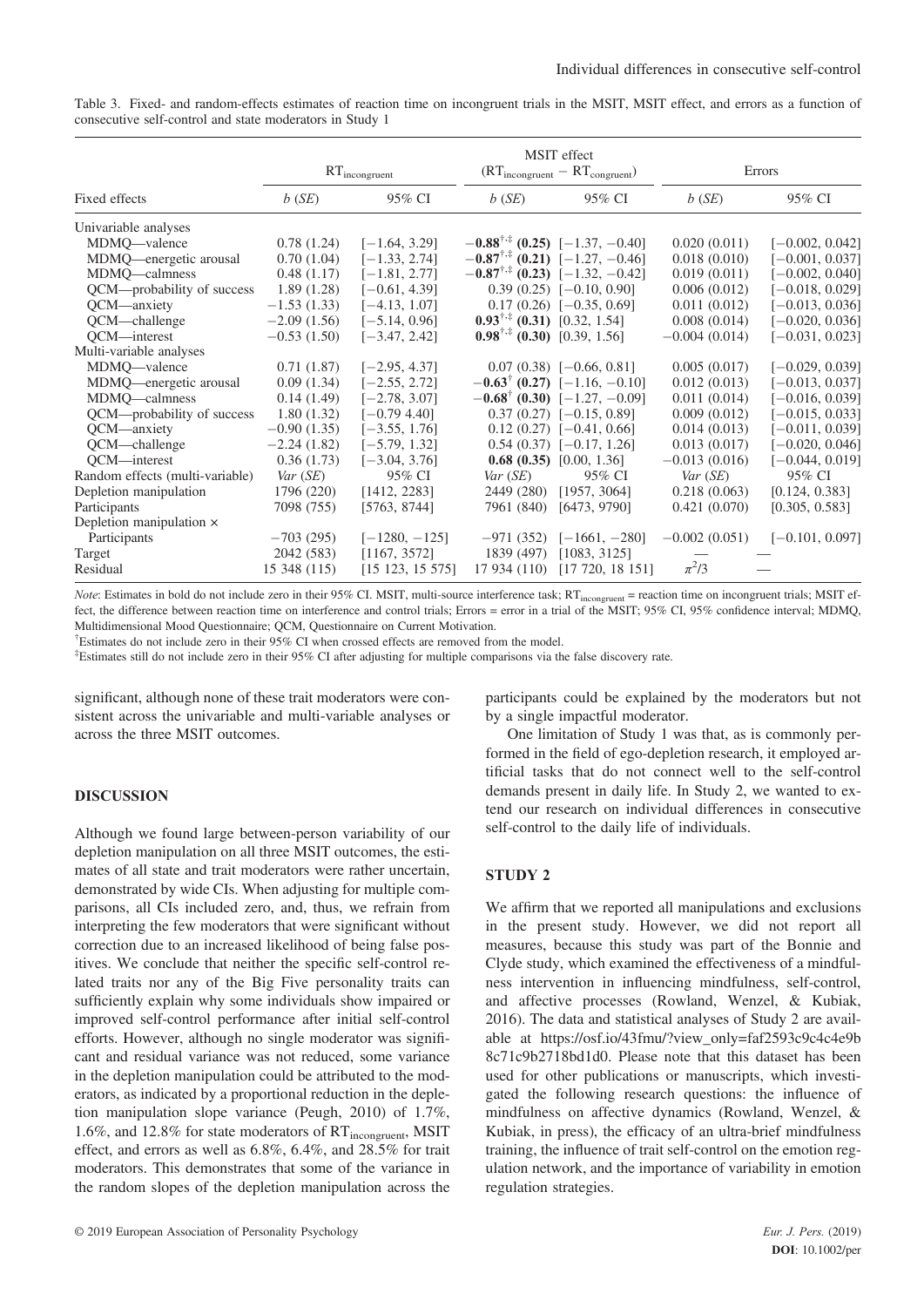|                                       |                               | $\mathcal{R}\mathcal{T}_{\text{incongruent}}$ |                               | $MSTI$ effect ( $RT_{\text{incongment}} - RT_{\text{congruent}}$ ) |                                                          | Errors                                  |
|---------------------------------------|-------------------------------|-----------------------------------------------|-------------------------------|--------------------------------------------------------------------|----------------------------------------------------------|-----------------------------------------|
| Fixed effects                         | $b$ (SE)                      | $95%$ Cl                                      | b(SE)                         | $95%$ Cl                                                           | b(SE)                                                    | $95\%$ CI                               |
| Univariable analyses                  |                               |                                               |                               |                                                                    |                                                          |                                         |
| Age                                   | $-0.35(0.64)$                 | $-1.61, 0.90$                                 | 0.95(0.46)                    | 0.04, 1.86                                                         | 0.006 (0.012)                                            | $-0.017, 0.028$                         |
| Gender ( $0 =$ male; $1 =$ female)    | (10.97)<br>$-2.97$            | $[-24.46, 18.52]$                             |                               | $[-9.99, 21.08]$                                                   |                                                          | $-0.617, 0.121$                         |
| SC                                    | (0.22)                        | $-0.12, 0.74$                                 | $5.55(7.93)$<br>-0.31 (0.16)  | $-0.63, < 01$                                                      | $-0.248^{\dagger}$ (0.188)<br>0.008 <sup>†</sup> (0.004) | 0.001, 0.016                            |
| Impulsivity                           | (0.27)<br>$-0.31^{\dagger}$ ( | $[-0.90, 0.16]$                               | 0.04(0.20)                    | $[-0.35, 0.43]$                                                    | $-0.012$ <sup>†</sup> $(0.004)$                          | $-0.021, -0.002$                        |
| Behavioural inhibition system         | (0.18)<br>$0.19^\dagger$ (    | $[-0.15, 0.54]$                               | $-0.08$ (0.13)                | $-0.33, 0.17$                                                      | $0.005^{\dagger}$ $(0.003)$                              | $-0.001, 0.011$                         |
| Behavioural activation system         | 0.16(0.24)                    | $-0.31, 0.62$                                 | 0.22(0.17)                    | $-0.12, 0.55$                                                      | $-0.001(0.004)$                                          | $-0.009, 0.007$                         |
| Implicit theories about SC            | (0.28)<br>$-0.23$             | $-0.78, 0.33$                                 | 0.40(0.20)                    | $[-0.01, 0.80]$                                                    | $-0.009$ (0.005)                                         | $-0.018, 0.001$                         |
| Openness                              | (0.25)<br>$-0.31^{\dagger}$   | $-0.79, 0.17$                                 | $-0.07(0.18)$                 | $[-0.42, 0.28]$                                                    | 0.001(0.004)                                             | $-0.007, 0.010$                         |
| Conscientiousness                     | (0.08)<br>$0.25^{\dagger}$    | $-0.21, 0.70$                                 | 0.05(0.17)                    | $-0.27, 0.38$                                                      | $0.007^{\dagger}$ $(0.004)$                              | $-0.001, 0.015$                         |
| Extraversion                          | 0.08(0.25)                    | $-0.41, 0.58$                                 | 0.22(0.18)                    | $[-0.14, 0.58]$                                                    | 0.000(0.004)                                             | $-0.009, 0.009$ ]<br>$-0.021, -0.002$ ] |
| Agreeableness                         | (0.28)<br>$0.53^{\dagger}$    | $-0.02, 1.08$                                 | $-0.23$ $(0.20)$              | $-0.62, 0.18$                                                      | $-0.012^{\dagger} (0.005)$                               |                                         |
| Neuroticism                           | $-0.19(0.22)$                 | 0.25<br>$-0.62,$<br>J.                        | 0.17(0.16)                    | $-0.14, 0.48$                                                      | $-0.002(0.004)$                                          | $-0.010, 0.005$                         |
| Multi-variable analyses               |                               |                                               |                               |                                                                    |                                                          |                                         |
| Age                                   | $-0.14(0.65)$                 | $-1.41, 1.13$                                 | $1.27^{\dagger}$ (0.48)       | 0.33, 2.21                                                         | 0.001(0.011)                                             | $-0.021, 0.024$                         |
| Gender $(0 = male; 1 = female)$       | $-10.37(11.53)$               | $-32.98, 12.23$                               | 10.67 (8.57)                  | $-6.11, 27.46$                                                     | $-0.155(0.192)$                                          | $[-0.532, 0.222]$<br>$[-0.007, 0.016]$  |
| SC                                    | 0.06(0.35)                    | $-0.63, 0.74$                                 | $-0.67$ <sup>†</sup> $(0.26)$ | $-1.18, -0.16$                                                     | 0.005(0.006)                                             |                                         |
| Impulsivity                           | $-0.36(0.38)$                 | $-1.09, 0.38$                                 | $-0.09$ $(0.28)$              | $-0.64, 0.46$                                                      | $-0.010$ <sup>†</sup> $(0.006)$                          | $-0.022, 0.002$                         |
| Behavioural inhibition system         | 0.34(0.24)                    | $-0.14, 0.81$                                 | $-0.19(0.18)$                 | $-0.54, 0.16$                                                      | $0.005^{\dagger}$ $(0.004)$                              | $-0.003, 0.013$                         |
| Behavioural activation system         | $-0.04(0.29)$                 | $-0.60, 0.52$                                 | $0.54$ <sup>†</sup> $(0.21)$  | 0.12, 0.95                                                         | $-0.006^{\dagger} (0.005)$                               | $-0.016, 0.004$                         |
| Implicit theories about SC            | (0.32)<br>$-0.22$             | $-0.86, 0.42$                                 | 0.21(0.24)                    | $-0.26, 0.68$                                                      | $-0.005(0.006)$                                          | $-0.015, 0.006$                         |
| Openness                              | $-0.44(0.26)$                 | $-0.95, 0.08$                                 | 0.03(0.20)                    | $-0.35, 0.42$                                                      | 0.001 (0.005)                                            | $-0.008, 0.001$                         |
| <b>Conscientiousness</b>              | (0.36)<br>$-0.01$             | $-0.71, 0.69$                                 | 0.49(0.26)                    | $-0.03, 1.01$                                                      | $-0.001(0.006)$                                          | $-0.013, 0.011$                         |
| Extraversion                          | (0.30)<br>$-0.11$             | $-0.70, 0.48$                                 | $0.57^{\dagger}$ (0.22)       | $0.14, 1.01$ ]                                                     | $-0.001(0.005)$                                          | $-0.011, 0.009$                         |
| Agreeableness                         | (0.31)<br>0.78 <sub>0</sub>   | [0.17, 1.39]                                  | 0.28(0.23)                    | $-0.73, 0.18$                                                      | $-0.010(0.005)$                                          | $-0.021, 0.000$                         |
| Neuroticism                           | 0.24(0.30)                    | $-0.35, 0.84$                                 | 0.03 (0.22)                   | $-0.40, 0.47$                                                      | 0.003(0.005)                                             | $-0.006, 0.013$                         |
| Random effects (multi-variable)       | (SE)<br>Var (                 | 95% CI                                        | Var (SE)                      | 95% CI                                                             | Var(SE)                                                  | 95% CI                                  |
| Depletion manipulation                | (211)<br>1704                 | 338, 2171]<br>[1338, 2171]<br>[5070, 7707]    | 2328 (268)                    | [1859, 2916]                                                       | 0.169(0.60)                                              | 0.085, 0.338                            |
| Participants                          | 6251 (668)                    |                                               | 6949 (736)                    | 5647, 7552]                                                        | 0.442(0.073)                                             | [0.319, 0.611]                          |
| Depletion manipulation x Participants | (270)<br>$-619$               | $-1149, -89$                                  | $-788(320)$                   | $-1416, -160$                                                      | $-0.030(0.051)$                                          | $-0.131, 0.70$                          |
| Target                                | 2040 (582)                    | 166, 3567]                                    | 1838 (497)                    | 1082, 3122]                                                        |                                                          |                                         |
| Residual                              | 5 348 (115)                   | 5 123, 15 575                                 | [7 859 (109)                  | 17 647, 18 075                                                     | $\pi^2/3$                                                |                                         |

Table 4. Fixed- and random-effects estimates of reaction time on incongruent trials in the MSIT, MSIT effect, and errors as a function of consecutive SC and trait moderators in Study 1 Table 4. Fixed- and random-effects estimates of reaction time on incongruent trials in the MSIT, MSIT effect, and errors as a function of consecutive SC and trait moderators in Study 1 Note: Estimates in bold do not include zero in their 95% CI. MSIT, multi-source interference task; RT<sub>incongnent</sub> = reaction time on incongnent trials; MSIT effect, the difference between reaction time on interference and Note: Estimates in bold do not include zero in their 95% CI. MSIT, multi-source interference task; RT<sub>incongruent</sub> = reaction time on incongruent trials; MSIT effect, the difference between reaction time on interference an control trials; Errors = error in a trial of the MSIT; 95% CI, 95% confidence interval; SC, self-control. control trials; Errors = error in a trial of the MSIT; 95% CI, 95% confidence interval; SC, self-control.<br>†Estimates do not include zero in their 95% CI when crossed effects are removed from the model. Estimates do not include zero in their 95% CI when crossed effects are removed from the model.

Estimates still include zero in their 95% CI when adjusting for multiple comparisons via the false discovery rate. ‡Estimates still include zero in their 95% CI when adjusting for multiple comparisons via the false discovery rate.

M. Wenzel et al.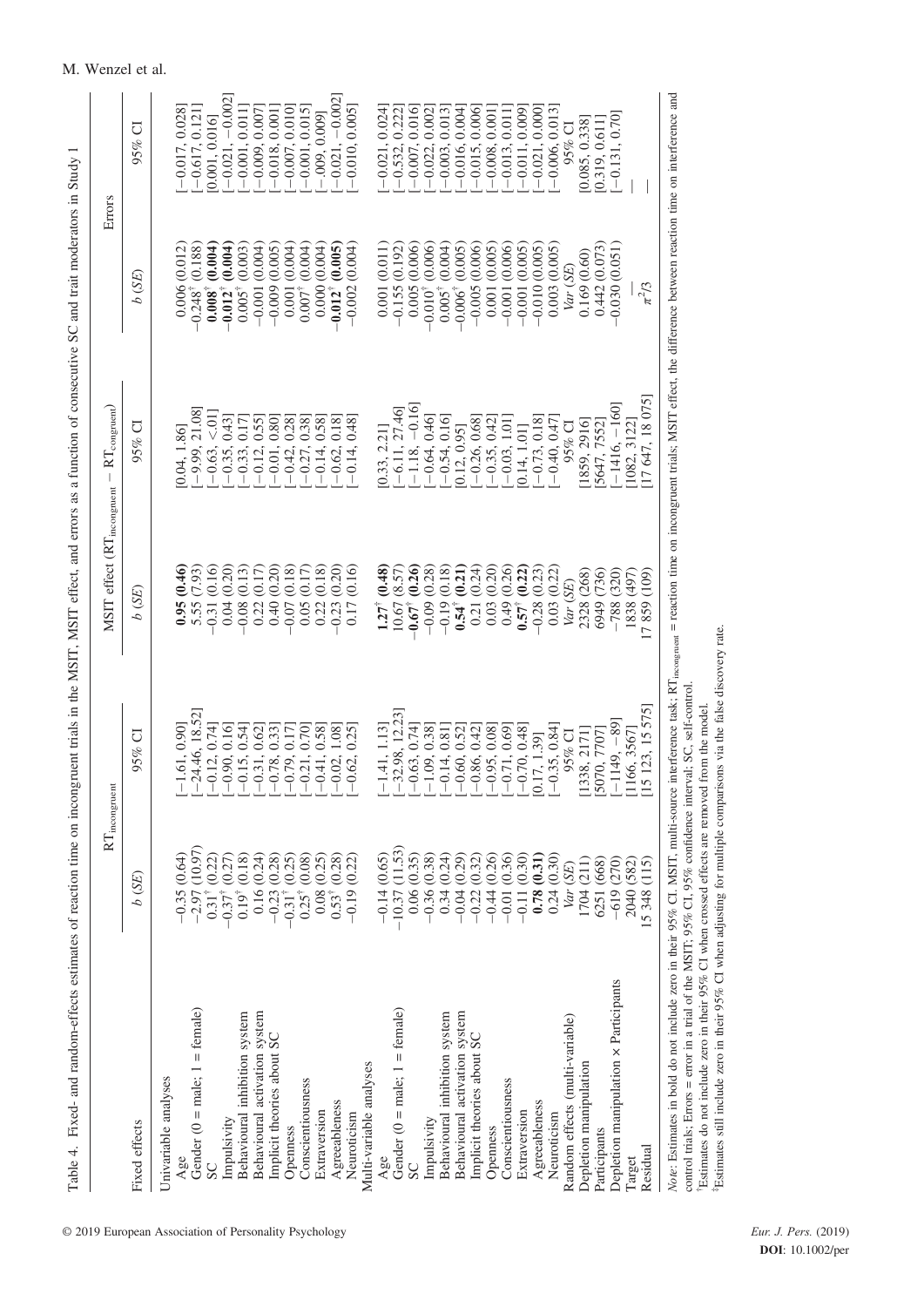#### **Method**

### *Participants and design*

Power calculation was based on a small intervention effect of Cohen's  $d = 0.33$ , with a power of  $1 - \beta = .95$ , an  $\alpha$  level of .05, and an expected total attrition rate of 10%. One hundred thirty-seven participants were recruited in two waves, of which 11 participants dropped out throughout the study. We excluded all participants who completed less than 33% of the signals, leaving a total of 125 participants (77.6% women;  $M = 22.9$  years,  $SD = 5.1$ ). For more information on the inclusion criteria, design, and compensation, please refer to the study protocol (Rowland et al., 2016).

#### *Procedure*

The SMASH study combines seven weekly laboratory sessions with a 6-week experience sampling. After signing an informed consent form in the first lab session, participants completed questionnaires regarding self-control and personality traits (for a complete overview of the measures, see Rowland et al., 2016). Starting the next day and for 40 subsequent days, participants received six signals per day between 10:00 and 20:00 hours via the movisensXS experience sampling application (movisens GmbH, Karlsruhe, Germany) that presented them with questionnaires regarding their momentary self-control. The signals were randomly distributed, with the condition that they were always 45 to 200 minutes apart. The average interval was 103.4 minutes (*SD* = 34.3). After 40 days with weekly laboratory sessions, the study concluded with a post-measurement laboratory session.

Participants returned to the lab to weekly sessions to talk about any issues regarding the study and to keep adherence high. Moreover, participants completed state and trait questionnaires on mindfulness. Additionally, participants in the mindfulness training condition performed a computer-based guided breathing meditation for five weekly sessions. Importantly, it was only an ultra-brief meditation training that significantly influenced state mindfulness and subjective depletion but only yielded expectable small effect sizes. Moreover, the mindfulness intervention did not impact the variables relevant to this study. However, to reduce the risk of presenting spurious associations due to this training, we included this intervention as a control variable in our analyses.

#### *Materials*

Descriptive statistics and reliability of all measures are shown in Table 5. All continuous variables were transformed to POMP scores. However, we did not multiply the scores by 100 because this would have resulted in coefficients in the mixed models that would have been too small to easily present. The transformed scores thus range between 0 and 1.

#### *State measures*

*Self-control.* To assess self-control, we used the measures from Hofmann et al. (2012). Using a Likert-type scale ranging from 0 (*no desire at all*) to 7 (*very strong desire*), participants indicated whether they were currently or had been experiencing a desire within the last 30 minutes (assessing desire strength). For scores greater than 0, participants also completed items on the strength of conflict ('How much has it conflicted with a personal goal?'), resistance ('To which extent have you tried to resist your desire?'), and enactment ('To which extent have you acted on your desire?') within the last 30 minutes, using a Likerttype scale ranging from 0 (*not at all*) to 4 (*very much*). In addition, participants completed three items of the SSCCS (Bertrams, Unger, & Dickhäuser, 2011), which is a Likerttype scale that ranges from 1 (*not true*) to 7 (*very true*) and which assesses the current capacity to regulate oneself in that particular moment (e.g. 'I feel like my willpower is gone'). The mean value was inverted so that higher values reflected higher subjective levels of depletion (i.e. less momentary self-control).

Table 5. Means, standard deviations, range, and reliabilities of all variables in Study 2

|                              | Min      | Max  | $\boldsymbol{M}$ | SD   | $R_{KRN}/\alpha$ | $R_{CN}$ | ICC |
|------------------------------|----------|------|------------------|------|------------------|----------|-----|
| State measures               |          |      |                  |      |                  |          |     |
| Enactment                    | $\Omega$ |      | 0.39             | 0.40 | .87              |          | .14 |
| Subjective depletion (SSCCS) | $\Omega$ |      | 0.12             | 0.18 | .89              | .54      | .41 |
| Temptation                   | $\Omega$ |      | 0.08             | 0.20 | .89              |          | .16 |
| Resistance                   | $\Omega$ |      | 0.39             | 0.39 | .88              |          | .16 |
| Positive affect              | $\theta$ |      | 0.53             | 0.22 | .91              | .64      | .44 |
| Negative affect              | $\theta$ |      | 0.19             | 0.18 | .91              | .64      | .51 |
| Internal motivation          | $\Omega$ |      | 0.45             | 0.34 | .97              |          | .47 |
| External motivation          | $\Omega$ |      | 0.19             | 0.19 | .96              |          | .40 |
| Trait measures               |          |      |                  |      |                  |          |     |
| Self-control                 | 0.25     |      | 0.64             | 0.15 | .84              |          |     |
| <b>Openness</b>              | 0.23     | 0.98 | 0.68             | 0.15 | .76              |          |     |
| Conscientiousness            | 0.19     |      | 0.64             | 0.17 | .77              |          |     |
| Extraversion                 | 0.19     | 0.97 | 0.63             | 0.17 | .78              |          |     |
| Agreeableness                | 0.38     | 0.97 | 0.69             | 0.12 | .73              |          |     |
| Neuroticism                  | 0.14     | 0.89 | 0.50             | 0.16 | .77              |          |     |
|                              |          |      |                  |      |                  |          |     |

*Note*:  $R_{KRN}$ , between-person reliability (for state measures); *a*, Cronbach's *a* (for trait measures);  $R_{CN}$ , within-person reliability (change from session to session); ICC, intra-class correlation; SSCCS, State Self-Control Capacity Scale. As this reflects the amount of variance explained by clustering, here it explains the proportion of variance due to between-person differences.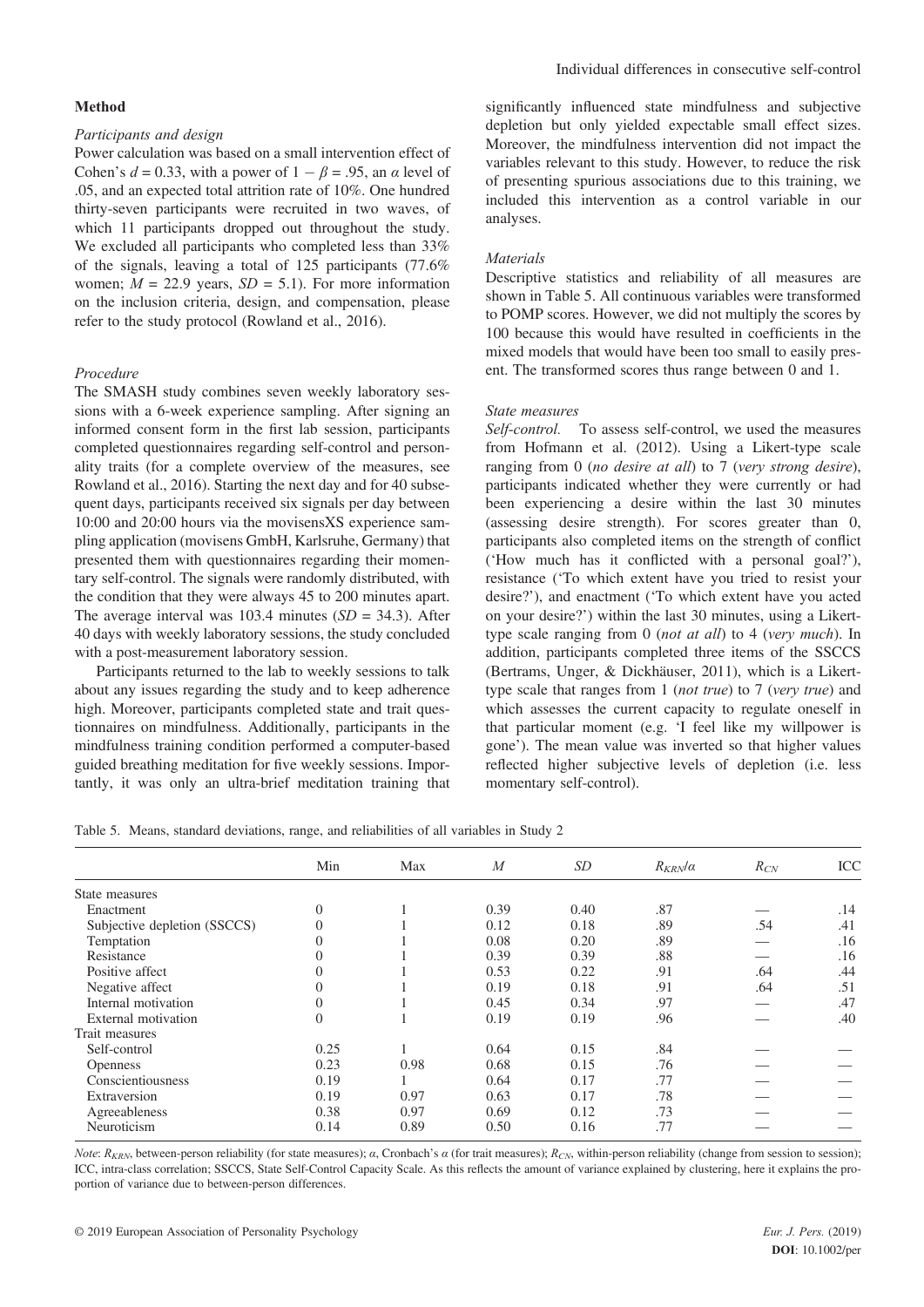We adopted a functional–cognitive framework (De Houwer, 2011) to capture both the cognitive (subjective feelings of depletion, assessed by the SSCCS) and the functional aspects (behavioural consequences, assessed by enactment of desires) of ego depletion. Momentary self-control was operationalized as the association between momentary resistance and momentary enactment or subjective depletion (via the SSCCS), such that successful momentary selfcontrol was characterized by less enactment of temptations and less subjective depletion. Consecutive self-control was assessed by the interaction between momentary resistance and prior resistance on either current enactment or subjective depletion. Thus, ego depletion would be observed if the negative association between momentary resistance and current enactment or subjective depletion was positively moderated by prior resistance.

*Temptations.* Based on Milyavskaya and Inzlicht (2017), temptation strength (i.e. conflicted desires) was assessed by computing the product of desire strength (0 to 7) and conflict strength (0 to 4).

*Affect.* We assessed momentary affect using eight items (Kuppens, Allen, & Sheeber, 2010) selected from the circumplex model of affect (Russell, 1980). According to this model, single affective states can be differentiated by the two universal dimensions of valence and arousal. For this study, we focused on the valence dimension, computing mean scores for positive affect (happy, excited, relaxed, and satisfied) and negative affect (anxious, angry, depressed, and sad). Items were rated on a visual analogue scale ranging from 0 to 100, with higher values reflecting higher levels of positive and negative affect.

*Motivation.* Internal and external motivation was assessed based on the two respective subscales of the Situational Motivation Scale (Guay, Vallerand, & Blanchard, 2000). On the basis of the Situational Motivation Scale, we assessed internal motivation ('I set this goal because I think it is interesting and fun') and external motivation ('I set this goal because it is something I have to do') in regard to the goal participants were currently pursuing or within the last 30 minutes. The two items were rated from 1 (*not at all*) to 7 (*very much*), with higher values indicating greater motivation. *Trait measures. Self-control*To assess trait levels of selfcontrol, participants completed the German version of the BSCS at baseline (see section in Study 1).

*Big Five personality traits.* Participants completed 42 items assessing the Big Five personality traits using the German version (Lang, Lüdtke, & Asendorpf, 2001) of the Big Five Inventory (John, Donahue, & Kentle, 1991). Items were rated on a Likert scale, ranging from 1 (*strongly disagree*) to 5 (*strongly agree*).

### **Statistical analyses**

Again, to increase transparency, we computed univariable and multi-variable mixed models with random intercepts for participants and days and random slopes for resistance and temptation in Stata 15. Again, we indicate whether the results changed without the random slopes and the random intercept for days and when the results were corrected for

multiple testing of all moderators pertaining to a specific research question by adjusting the 95% intervals. The number of tests used for the correction was based on the number of tests that were computed for each research question. For example, there were 12 relevant coefficients for the moderation of consecutive self-control: four state moderators and eight trait moderators for each of the cognitive (subjective depletion via the SSCCS) and functional levels (current enactment) of analysis. Given that the subjective feels of depletion and its consequences do not have to overlap (Friese et al., 2018; Wenzel et al., in press), we adjusted for both outcomes separately (as in Study 1). Thus, the fourth lowest *p*-value is compared with an  $\alpha$  level of .05/12  $*$  4 = 0.016.

### *Analysis of the ego-depletion effect in daily life*

To investigate the depletion effect in daily life, either current enactment of temptations or current subjective depletion via the SSCCS was predicted by the two-way interaction between current and prior resistance and its main effects, controlled for the experimental group  $(0 =$  controls;  $1 =$  mindfulness training), study wave  $(0 =$  first assessment wave;  $1 =$  second assessment wave), day  $(1-40)$ , and signal number per day (1–6) as well as prior and current temptation strength. Participants were crossed with days, and both current resistance and temptation were allowed to be random, and thus, the random part consisted of the random intercepts of the participants (*P*), the random intercepts of the days (*D*), the random slope of current resistance  $(R)$  and of temptation (*T*), and the residual variance (*ε*). Equation (4) shows the model for the *i*th participant of the *j*th day.

$$
Y_{ik} = \beta_0 + \mu_i^P + \mu_j^D + (\beta_1 + \mu_i^R)R_{ij} + \beta_2 \text{prior} R_{ij}
$$
  
+  $\beta_3 R_{ij} \text{prior} R_{ij} + (\beta_4 + \mu_i^T) T_{ij} + \beta_5 \text{prior} T_{ij}$   
+  $\beta_6 \text{Group}_{ij} + \beta_7 \text{Wave}_{ij} + \beta_8 \text{Day}_{ij} + \beta_9 \text{Signal}_{ij} + \varepsilon_{ij}$   
(4)

*Moderation analysis of the ego-depletion effect in daily life* As with Study 1, we separated the models for state and trait moderators and computed both univariable and multivariable models for both enactment and subjective depletion. Moderation of ego depletion was assessed by adding the three-way interaction between current and prior resistance with the moderator, along with all two-way interactions and main effects.

$$
Y_{ik} = \beta_0 + \mu_i^P + \mu_j^D + (\beta_1 + \mu_i^R)R_{ij} + \beta_2 priorR_{ij} + \beta_3 R_{ij} priorR_{ij} + (\beta_4 + \mu_i^T)T_{ij} + \beta_5 priorT_{ij} + \beta_6 Group_{ij} + \beta_7 Wave_{ij} + \beta_8 Day_{ij} + \beta_9 Signal_{ij} + \beta_{10}Modern{i} + \beta_{11}R_{ij}Modern{i} + \beta_{12}priorR_{ij}Modern{i} + \beta_{13}R_{ij}priorR_{ij}Modern{i}
$$
\n
$$
+ \varepsilon_{ij}
$$
\n(5)

Level 1 variables such as state moderators were person mean centred to capture within-person processes, while level 2 variables such as trait moderators were grand mean centred.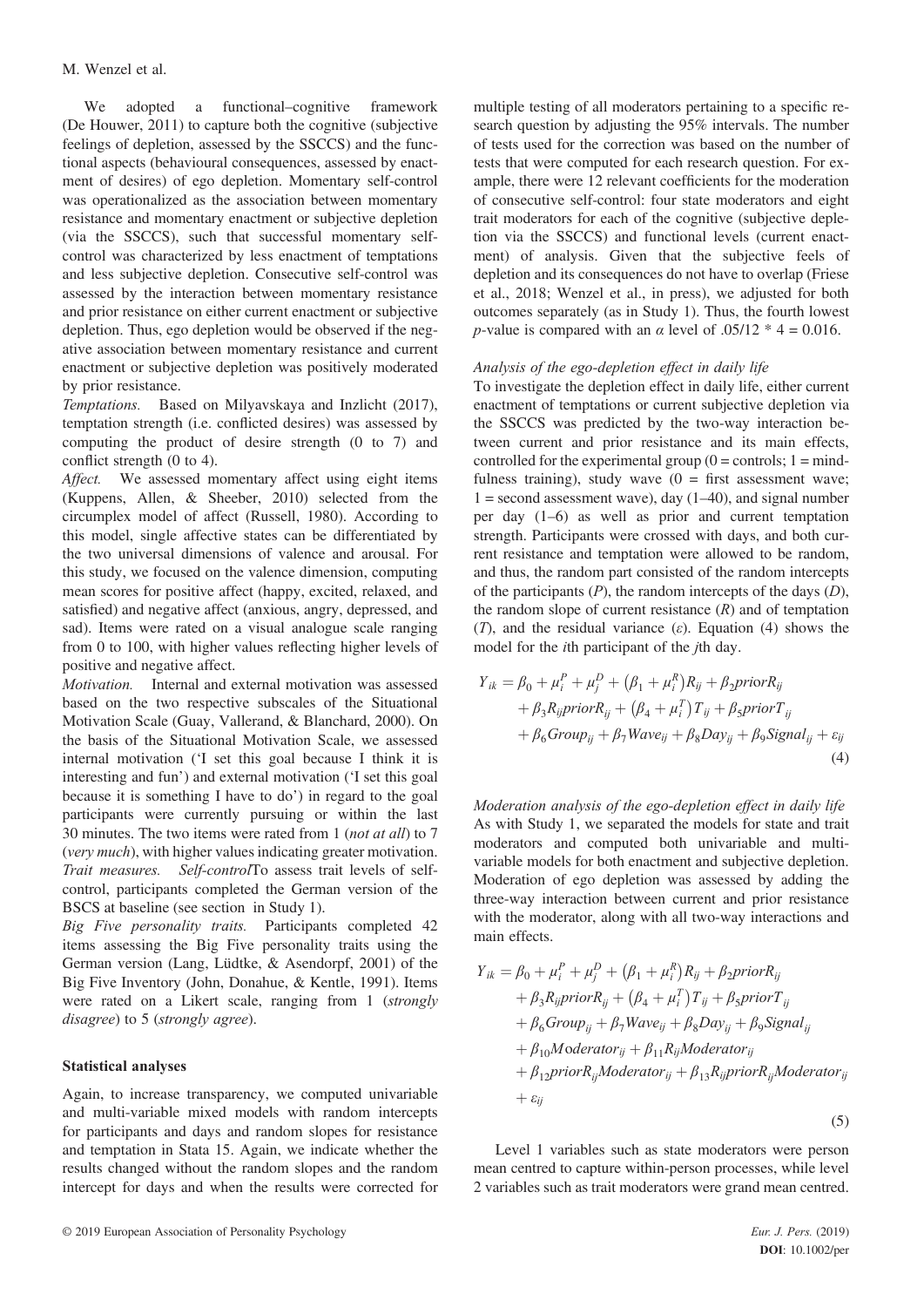### **RESULTS**

### **Individual differences in adherence to the study protocol**

A total of 75.9% of all ambulatory assessment were completed by the participants, which indicates good adherence to the study protocol. Participants reported experiencing desires at 35.0% of the signals and 59.2% of the time they tried to resist these desires to varying degrees.

We also looked at individual differences of response rates in our sample. To that end, we computed the zero-order correlation of the aggregated moderators and the self-control relevant variables desire, conflict, resist, enact, and SSCCS. Out of 17 correlations, only negative affect  $(r = -.20)$ , conflict  $(r = -.19)$ , and SSCCS  $(r = -.36)$  were significantly associated with the response rate. When applying the Šidák error correction (Šidák, 1967), the correlation with SSCCS was still significant, which indicates that participants who reported higher levels of subjective depletion over the course of the study recruited less effort to adhere to the study protocol. Interestingly, resistance itself was not associated with adherence  $(r = -.01)$ .

#### **Analysis of the ego-depletion effect in daily life**

The mixed models revealed that exerting prior resistance was significantly associated neither with resisting momentary desires,  $b = -0.02$ ,  $SE = 0.04$ ,  $95\%$  CI  $[-0.11, 0.06]$ ,  $d_{av} = -0.03$ , nor with momentary subjective depletion as assessed by the SSCCS,  $b = 0.03$ ,  $SE = 0.02$ ,  $95\%$  CI  $[-0.01, 0.07]$ ,  $d_{av} = 0.11$ . These results mirror the results in Study 1, in that we found very weak evidence that prior acts of self-control negatively impact current self-control efforts. However, the effects were not significant and, more importantly, were only negligibly small, on both the subjective and behavioural level.

### **Moderation analysis of the ego-depletion effect in daily life**

As indicated in Tables 6 and 7, out of 24 coefficients for the univariable analysis of the subjective and behavioural consequences of consecutive self-control, all 95% CIs concluded zero, indicating no signs of substantial moderation. The picture in the multi-variable analysis was similar, except for trait self-control and state motivation. When participants exerted self-control during the last episode, participants with low levels of trait self-control (1 *SD* below the mean) reported higher levels of subjective depletion,  $b = 0.11$ ,  $SE = 0.02$ , 95% CI [0.06, 0.15], whereas participants with high levels (1 *SD* above the mean) did not,  $b = -0.00$ ,  $SE = 0.02$ , 95% CI  $[-0.05, 0.04]$ , respectively. In turn, when participants did not resist earlier, current resistance was not associated with subjective depletion in participants with either low levels of trait self-control, *b* = 0.01, *SE =* 0.02, 95% CI  $[-0.04, 0.06]$ , or high levels,  $b = 0.04$ ,  $SE = 0.03$ , 95% CI  $[-0.01, 0.09]$ .

Moreover, participants high in self-control reported more not less enactment when they previously resisted,  $b = -0.42$ ,  $SE = 0.07, 95\% \text{ CI } [-0.56, -0.29]$ , compared with when they did not,  $b = -0.55$ ,  $SE = 0.07$ , 95% CI  $[-0.69]$ ,  $-0.41$ ], with a difference of  $b = 0.13$ ,  $SE = 0.06$ , 95% CI [0.01, 0.25]. In turn, participants low in self-control reported less enactment when they previously resisted,  $b = -0.63$ ,  $SE = 0.06, 95\% \text{ CI } [-0.75, -0.52]$ , compared with when they did not,  $b = -0.49$ ,  $SE = 0.06$ ,  $95\%$  CI  $[-0.61]$ ,  $-0.36$ ], with a difference of  $b = -0.15$ , *SE* = 0.06, 95% CI  $[-0.27, -0.02]$ .

Table 6. Fixed- and random-effects estimates of enactment and subjective depletion as a function of consecutive self-control and state moderators in Study 2

|                                 |                         | Enactment       |               | Subjective depletion (SSCCS) |
|---------------------------------|-------------------------|-----------------|---------------|------------------------------|
| Fixed effects                   | b(SE)                   | 95% CI          | $b$ (SE)      | 95% CI                       |
| Univariable analyses            |                         |                 |               |                              |
| Positive affect                 | 0.29(0.23)              | $[-0.17, 0.74]$ | $-0.09(0.10)$ | $[-0.29, 0.11]$              |
| Negative affect                 | $-0.36(0.31)$           | [-0.96, 0.24]   | 0.13(0.13)    | $[-0.14, 0.39]$              |
| Internal motivation             | 0.19(0.23)              | $[-0.25, 0.64]$ | 0.06(0.14)    | $[-0.21, 0.33]$              |
| External motivation             | $0.41^{\dagger}$ (0.21) | $[-0.01, 0.83]$ | 0.08(0.13)    | $[-0.17, 0.34]$              |
| Multi-variable analyses         |                         |                 |               |                              |
| Positive affect                 | $-0.34(0.39)$           | $[-1.11, 0.43]$ | 0.06(0.20)    | $[-0.34, 0.46]$              |
| Negative affect                 | $-0.43(0.48)$           | $[-1.36, 0.51]$ | 0.39(0.25)    | $[-0.10, 0.88]$              |
| Internal motivation             | $0.51^{\dagger}$ (0.25) | [0.01, 1.01]    | 0.07(0.13)    | $[-0.18, 0.33]$              |
| External motivation             | $0.63^{\dagger}$ (0.24) | [0.16, 1.10]    | 0.03(0.13)    | $[-0.22, 0.28]$              |
| Random effects (multi-variable) | Var(SE)                 | 95% CI          | Var(SE)       | 95% CI                       |
| Resistance                      | 0.077(0.020)            | [0.047, 0.128]  | 0.001(0.002)  | [0.001, 0.030]               |
| Temptation                      | 0.053(0.20)             | [0.026, 0.111]  | 0.018(0.007)  | [0.009, 0.039]               |
| Participant                     | 0.010(0.003)            | [0.005, 0.198]  | 0.018(0.003)  | [0.013, 0.026]               |
| Day                             |                         |                 |               |                              |
| Residual                        | 0.065(0.003)            | [0.060, 0.70]   | 0.018(0.003)  | [0.017, 0.019]               |

*Note*: Estimates in bold do not include zero in their 95% CI. SSCCS, State Self-Control Capacity Scale.

Estimates do not include zero in their 95% CI when crossed effects are removed from the model.

‡ Estimates still include zero in their 95% CI when adjusting for multiple comparisons via the false discovery rate.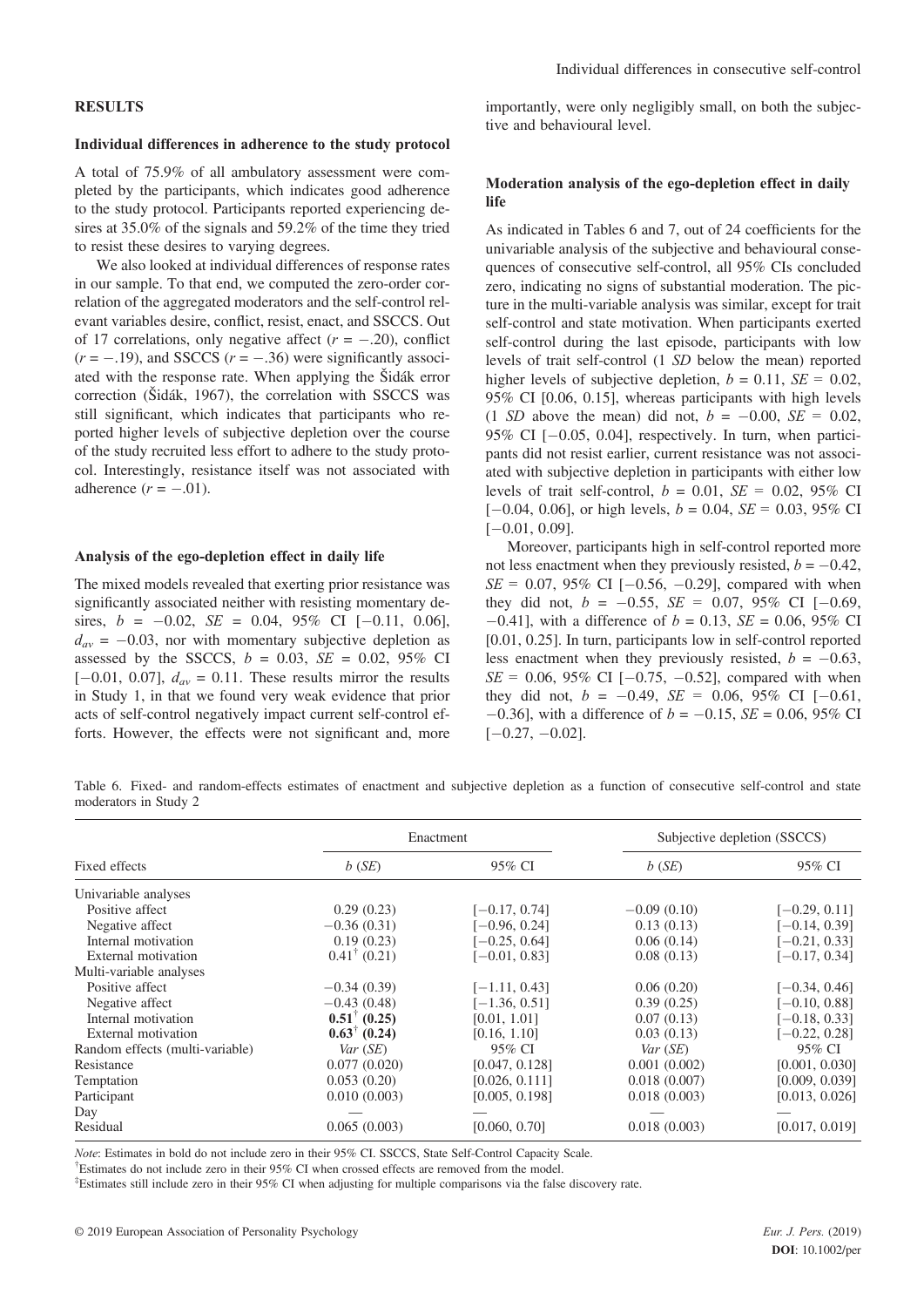#### M. Wenzel et al.

Table 7. Fixed- and random-effects estimates of enactment and subjective depletion as a function of consecutive self-control and trait moderators in Study 2

|                                 |                         | Enactment       |                          | Subjective depletion (SSCCS) |
|---------------------------------|-------------------------|-----------------|--------------------------|------------------------------|
| Fixed effects                   | $b$ (SE)                | 95% CI          | $b$ (SE)                 | 95% CI                       |
| Univariable analyses            |                         |                 |                          |                              |
| Age                             | 0.43(0.36)              | $[-0.28, 1.14]$ | $-0.15(0.18)$            | $[-0.50, 0.21]$              |
| Gender                          | 0.07(0.11)              | $[-0.16, 0.29]$ | $-0.01(0.06)$            | $[-0.12, 0.11]$              |
| Self-control                    | 0.44(0.29)              | $[-0.13, 1.02]$ | $-0.23(0.14)$            | $[-0.51, 0.06]$              |
| <b>Openness</b>                 | 0.27(0.36)              | $[-0.43, 0.98]$ | $-0.11(0.18)$            | $[-0.46, 0.24]$              |
| Conscientiousness               | 0.11(0.24)              | $[-0.37, 0.58]$ | $-0.03(0.12)$            | $[-0.27, 0.20]$              |
| Extraversion                    | $-0.27(0.27)$           | $[-0.79, 0.25]$ | $-0.09(0.13)$            | $[-0.35, 0.17]$              |
| Agreeableness                   | $-0.15(0.36)$           | $[-0.86, 0.57]$ | $-0.28(0.18)$            | $[-0.63, 0.07]$              |
| Neuroticism                     | 0.21(0.29)              | $[-0.35, 0.77]$ | $-0.03(0.14)$            | $[-0.30, 0.25]$              |
| Multi-variable analyses         |                         |                 |                          |                              |
| Age                             | 0.43(0.42)              | $[-0.39, 1.26]$ | $-0.25(0.21)$            | $[-0.65, 0.16]$              |
| Gender                          | 0.13(0.15)              | $[-0.16, 0.42]$ | 0.07(0.07)               | $[-0.07, 0.21]$              |
| Self-control                    | $1.29^{\dagger}$ (0.49) | [0.34, 2.25]    | $-0.65^{\dagger}$ (0.24) | $[-1.12, -0.18]$             |
| <b>Openness</b>                 | 0.50(0.43)              | $[-0.33, 1.34]$ | $-0.10(0.21)$            | $[-0.51, 0.32]$              |
| Conscientiousness               | $-0.30(0.42)$           | $[-1.13, 0.52]$ | $0.43^{\dagger}$ (0.21)  | [0.03, 0.84]                 |
| Extraversion                    | $-0.57(0.32)$           | $[-1.19, 0.06]$ | 0.06(0.16)               | $[-0.25, 0.37]$              |
| Agreeableness                   | $-0.27(0.42)$           | $[-1.09, 0.55]$ | $-0.35(0.21)$            | $[-0.75, 0.06]$              |
| Neuroticism                     | 0.35(0.32)              | $[-0.27, 0.98]$ | $-0.15(0.16)$            | $[-0.46, 0.16]$              |
| Random effects (multi-variable) | Var(SE)                 | 95% CI          | Var(SE)                  | 95% CI                       |
| Resistance                      | 0.050(0.013)            | [0.030, 0.085]  | 0.000(0.000)             | [0.000, 0.001]               |
| Temptation                      | 0.031(0.015)            | [0.012, 0.079]  | 0.022(0.008)             | [0.011, 0.046]               |
| Person                          | 0.018(0.004)            | [0.012, 0.026]  | 0.013(0.002)             | [0.010, 0.018]               |
| Day                             | 0.001(0.001)            | [0.000, 0.003]  | 0.000(0.000)             | [0.000, 0.007]               |
| Residual                        | 0.091(0.003)            | [0.086, 0.096]  | 0.022(0.001)             | [0.020, 0.025]               |

*Note*: Estimates in bold do not include zero in their 95% CI. SSCCS, State Self-Control Capacity Scale.

 $\text{F}$  Estimates do not include zero in their 95% CI when crossed effects are removed from the model.

‡ Estimates still include zero in their 95% CI when adjusting for multiple comparisons via the false discovery rate.

In regard to motivation, unpacking the interaction reveals that participants high in internal or external motivation (+1 *SD* above the mean) reported less success in resisting current desires that conflicted with a self-set goal when they previously resisted,  $b = -0.47$ ,  $SE = 0.06$ ,  $95\%$  CI  $[-0.58$ ,  $-0.36$ ], and  $b = -0.45$ ,  $SE = 0.05$ ,  $95\%$  CI [-0.56,  $-0.35$ ], respectively, compared with when they did not,  $b = -0.60$ ,  $SE = 0.06$ ,  $95\%$  CI  $[-0.71, -0.48]$ , and  $b = -0.59$ , *SE* = 0.06, 95% CI [-0.71, -0.48], respectively.

However, when the 95% CIs were adjusted for multiple testing using the false discovery rate, the confidence of the moderating associations was lower, as reflected in that the CIs of all three-way interactions then included zero.

### **DISCUSSION**

Study 2 investigated ego depletion in daily life, operationalized as the behavioural and cognitive consequences of resisting current desires, depending on prior instances of self-control. We did not find compelling evidence for egodepletion effects in daily life: for example, prior acts of self-control did not lead to impaired current resistance efforts towards temptations on the cognitive and behavioural level of analysis, as evidenced by very small effect sizes, which equated to  $d_{av} = -0.03$  for enactment and  $d_{av} = 0.11$  for subjective depletion. Moreover, only a few of the moderators

could significantly explain this variability but only when multiple testing was not accounted for. Furthermore, the effect of trait self-control was only significant when the other moderators, such as conscientiousness, were also entered into the model (that is, when the shared variance with the other moderators was removed from the model). We therefore suggest caution when further interpreting this effect and believe that further research is needed before concluding that ego depletion on the cognitive level can only be observed in individuals with low levels of trait self-control. Moreover, we found it difficult to explain the effect why high levels of both internal and external motivation were associated with less success in resisting momentary desires.

### **GENERAL DISCUSSION**

Although we found only marginal ego-depletion effects, both in a laboratory setting (Study 1) and in daily life (Study 2), with only very small, practically meaningless effect sizes around an absolute value of  $d_{av} = 0.05$ , applying the crossover design to examine ego depletion revealed a relatively large interindividual variability of the ego-depletion effect, evidencing the existence of moderators that can explain these differences. In both studies, we investigated the most prominent moderators of ego depletion, namely, affect, motivation, and self-control relevant personality traits. Although we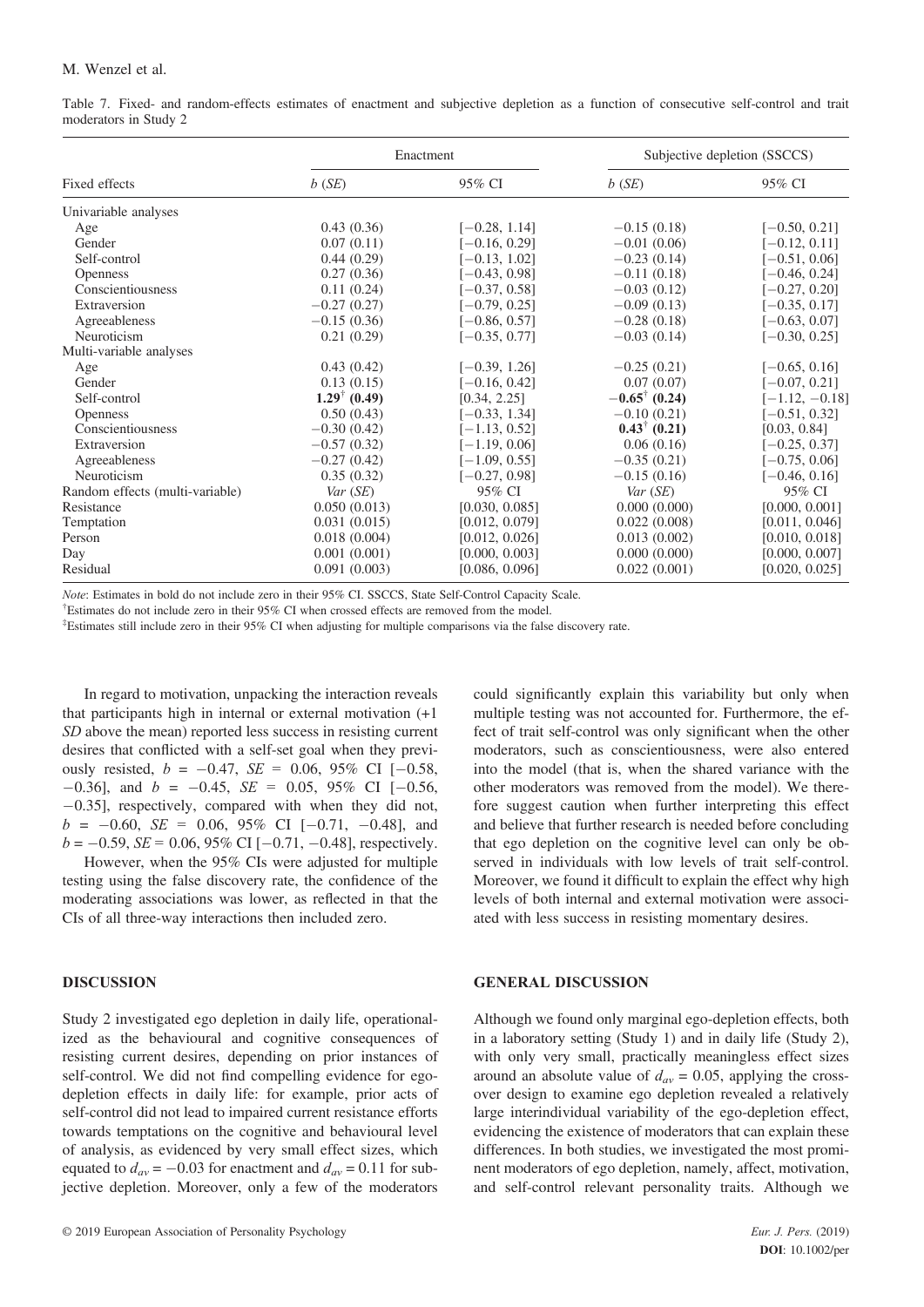found some significant moderators, these moderating influences mostly disappeared when we controlled for multiple testing using the false discovery rate. Although this was somewhat disappointing for us, and we would have been glad to present rosier results, these findings demonstrate the importance of capturing other sources of variance, such as crossed random factors and adjusting *α* levels to the number of tests pertaining to a specific research question. Given that more coefficients were significant when only the random intercepts of participants were included in the random part, these findings also illustrate the importance of random effects, demonstrating that the fixed effect is associated with much more uncertainty when the fixed effect is averaged over the slopes for each moderator and for each condition, compared with when the fixed effect is directly estimated without allowing variability in the slopes between the participants. Future research should thus not only employ withinperson designs such as the crossover design or ambulatory assessment to increase power but also better reflect the underlying processes and differences.

### **Implications for future research**

Given the large interindividual variability in the egodepletion effect in Study 1, it may be surprising that even moderators close to the theoretical concept of ego depletion such as motivation and trait self-control did not explain significant variability. One explanation could be that the operationalization of both task motivation and trait selfcontrol might not have captured the self-control demands of the second task. Motivational accounts of ego depletion highlight the role of conservation and reward motivation (e.g. Inzlicht & Schmeichel, 2012), and research has shown that depleted participants engaged less in an effortful task for which they could receive monetary rewards (Giacomantonio, Jordan, Fennis & Panno, 2014). However, none of the motivation measures we employed in Studies 1 and 2 were constructed to assess the specific motivational processes but rather to assess other aspects associated with current motivation, such as challenge and interest in Study 1 or internal and external motivation in Study 2. Because validated measures assessing state reward motivation were not available when planning and conducting this study, future research may develop tailored motivation questionnaires (e.g. by adopting the BIS/BAS questionnaire for momentary changes) that may be better suited to capturing motivational processes underlying consecutive self-control.

In a similar vein, research on cognitive control had previously assumed cognitive control to be the ability to overcome one's inner responses (e.g. Posner & Snyder, 1975); this has branched out to a more diverse concept, for example, by differentiating between the processes of inhibition, updating, and switching (Miyake, Friedman, Emerson, Witzki, Howerter, & Wager, 2000). The MSIT in the second task requires primarily inhibition, whereas the dual-task design also involves switching, although in a much more elongated form than operationalized in cognitive control research. However, out of the 13 items of the BSCS we used in the present study, only three items mainly involve inhibition (Item 1: 'I am good at resisting temptations', Item 9: 'Pleasure and fun sometimes keep me from getting work done', and Item 12: 'Sometimes I cannot stop myself from doing something, even if I know it is wrong'); the other items assess other aspects of self-control (e.g. Item 3: 'I am lazy' or Item 7: 'I wish I had more self-discipline'). Unsurprisingly, research has thus shown that self-reports such as the BSCS do not correlate with tasks predominantly involving inhibition such as the MSIT or the Stroop task (Duckworth & Kern, 2011; Saunders, Milyavskaya, Etz, Randles, & Inzlicht, 2018). Instead, trait self-control may be more strongly related to not being tempted in the first place, instead of with better performance in inhibiting conflicting desires (Hofmann et al., 2012). To connect to this research, we computed a linear regression to predict temptation strength in daily life based on trait self-control, controlling for wave and group. We found a small effect,  $b = -0.018$ ,  $SE = 0.007$ ,  $95\%$  CI  $[-0.033]$ ,  $-0.004$ ],  $\beta = -0.22$ , and the 95% CI did not include zero, such that participants with high compared with low levels of trait self-control reported weaker temptations on average. Similarly, Milyavskaya and Inzlicht (2017) reported that trait self-control was not significantly associated with goal attainment and depletion in daily life but rather with the experience of temptations. The role of temptations in self-control is further highlighted in our data, whereby temptation strength was only positively associated with enactment of desires in individuals with low but not high levels of trait self-control. With regard to consecutive control processes, trait self-control was a significant moderator for subjective depletion, such that individuals with high levels of trait self-control who were confronted with prior temptations reported higher subjective depletion when confronted with current temptations but not when they currently resisted. Taken together, we believe that future research would benefit from gaining a deeper understanding of the many aspects of self-control by exploring how different lines of research could be connected with and inform each other, such as aspects of executive function in self-control (inhibition, updating, and switching), state resistance and temptations strength, and facets of trait selfcontrol.

Another explanation for these null effects could be that the ego-depletion effect, both as assessed by the crossover design and in general, might not be reliable. This is a crucial issue because a moderator would only explain variance in the ego-depletion effect if this variance was largely systematic and thus attributable to other factors. In Study 1, we assessed test–retest reliability of the MSIT measures in the second task and found that only the RTincongruent showed good values of test–retest reliability; in contrast, the MSIT effect and errors made had only moderate test–retest reliability at best, with values around  $r = .50$ . We therefore recommend focusing on RTincongruent when using the MSIT. Although we controlled for the order of the conditions, other unmeasured differences between the two-order conditions could have confounded these findings. However, it is important to note that this analysis does not assess the reliability of egodepletion effects, and we are not aware of any study that has investigated this crucial issue. The crossover design has promise, in that it offers an opportunity to estimate the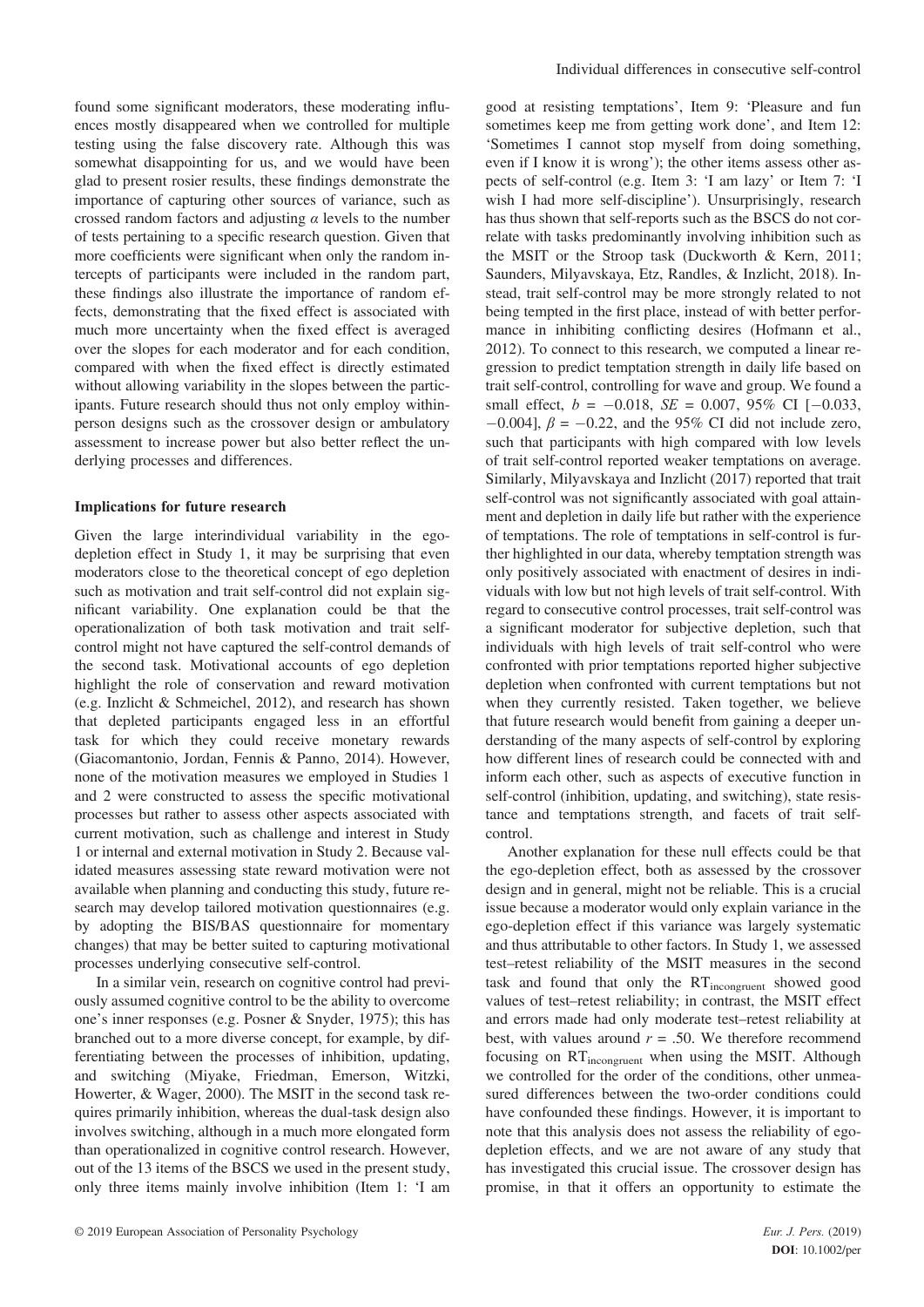test–retest reliability of the ego-depletion effect, specifically by employing two crossover designs with a long washout period between each crossover session.

Furthermore, even if the MSIT and the ego-depletion effect were robust and reliable, associations on the trait level might be low because of low systematic between-person variability of the MSIT, which some call the *reliability paradox* (Hedge, Powell, & Sumner, 2018). Hedge et al. (2018) argue that the experimental effects of cognitive tasks such as the MSIT or the Stroop task only become well established in the case of low between-person variability. However, this condition weakens correlations with trait moderators, undermining conclusions that could be based on the correlational relationships between cognitive tasks and personality traits. Please note that this could only explain the null effects for trait moderators in Study 1, because state moderators could also explain within-person variability.

Lastly, we found an interesting effect in our data that views ego depletion from a different angle: whereas most variables relevant to Study 2 were not significantly predictive of adherence to the study protocol in Study 2, the best predictor was subjective depletion  $(r = -.36)$ . This was moderate in size and more than three times larger than the twice largest correlation  $(r = -.20)$ . Thus, participant who reported being more subjectively depleted over the course of Study 2 completed less ambulatory assessments. One possible explanation for this effect could be that subjectively depleted participants try to avoid effort (Inzlicht, Shenhav, & Olivola, 2018) such as completing six ambulatory assessments over the course of 40 days. To further unpack this process, we compared the momentary level of subjective depletion before a response and before a missing, which did not reveal a significant association,  $b = 0.003$ ,  $SE = 0.003$ ,  $95\%$  CI [-0.003, 0.007], and thus, the associations could not be observed on the within-person level. Given that Study 2 consisted of conditional branching, such that items on resistance and enactment were only presented if the participants currently experienced a desire (or within the last 30 minutes), we examined whether subjectively depleted participants further reduced their effort by reporting fewer desires over the course of Study 2 in order to avoid the additional items. Whereas we, again, did not find an association on the within-person level,  $b = 0.002$ ,  $SE = 0.001$ ,  $95\%$  CI [-0.001, 0.004], the association on the between-person level was significant,  $b = -0.005$ , *SE* = 0.001, 95% CI [-0.007, -0.002], which equates to  $d_{av} = -0.29$  based on the estimated marginals and their standard errors, such that participants with higher levels of subjective depletion in general reported fewer desires over the course of the study than participants with lower levels of subjective depletion. Future research might, thus, take a closer look at how individuals perceive and try to avoid effort in daily life.

To sum up, we could not find convincing evidence in either laboratory or ambulatory settings that acts of self-control led to subsequent self-control limitations in the short term. Despite relatively large interindividual variability of the ego-depletion effect, we also did not find evidence of moderation by affect, motivation, or self-control relevant personality traits. However, we still believe that ego depletion is an

important research topic that should be studied under conditions that align more closely to the everyday environment of individuals. We suggest that ego-depletion research turn to other fields of research that explore self-control performance over longer periods of time, such as in long tasks (drawing on the mental fatigue literature; e.g. Boksem & Tops, 2008; Gergelyfi, Jacob, Olivier, & Zénon, 2015), studies on effort (Inzlicht et al., 2018), or when individuals engage in realworld problems such as dieting (drawing on the literature on habit formation; Neal, Wood, & Drolet, 2013), or study.

# **Limitations**

We used the same tasks in Study 1 that were used in the multi-lab replication project of ego depletion (Hagger et al., 2016), which uses a computerized version of the letter-e task. This computerized task has been criticized because it may not be depleting enough to yield an ego-depletion effect (Baumeister & Vohs, 2016): instead of establishing a habit first by letting the participants cross out each instance of the letter 'e', both the replication project and the original study (Sripada et al., 2014) skip this habit-forming step; as a result, there is no habit that needs to be overridden effortfully. However, research shows that the computerized letter-e task is as effective in invoking performance decrements as the pen-and-paper version (Arber et al., 2017). Moreover, the participants in Study 1 had to complete 20 practice trials, which was not the case in the replication project (Hagger et al., 2016). Although we believe that more practice trials would have been better in establishing a stronger habit, participants in the depletion condition made more errors in the first task (10%) compared with participants in the control condition (1%). Although this does not show that a habit had been established, it does show that the first task was more demanding by additionally requiring to assess whether the 'e' was flanked by a vowel.

We also used the same manipulation checks used by the replication project (Hagger et al., 2016), which were criticized given the absence of effects of the depletion manipulation on the fatigue scale in the replication project. However, to combat these problems, we first investigated the factor structure of the manipulation check items and found two factors, which we labelled 'task difficulty' and 'fatigue'. These two factors showed good fit characteristics and strong measurement invariance across both lab sessions and egodepletion manipulation. Using these two factors, the results demonstrated larger effect sizes of the depletion manipulation for difficulty than for fatigue, reflecting that participants found the depletion more difficult than fatiguing relative to the control condition. However, the effect on the fatigue scale was still medium to large in size, demonstrating the more fatiguing nature of the depletion condition compared with the control condition.

Another limitation of Study 1 pertains to the use of a crossover design, which is susceptible to carry-over effects (i.e. effects of the intervention are carried over from one session to the next one) and practice effects (i.e. effects due to performing the same tasks multiple times; Wellek & Blettner, 2012). Regarding a carry-over effect, the interaction between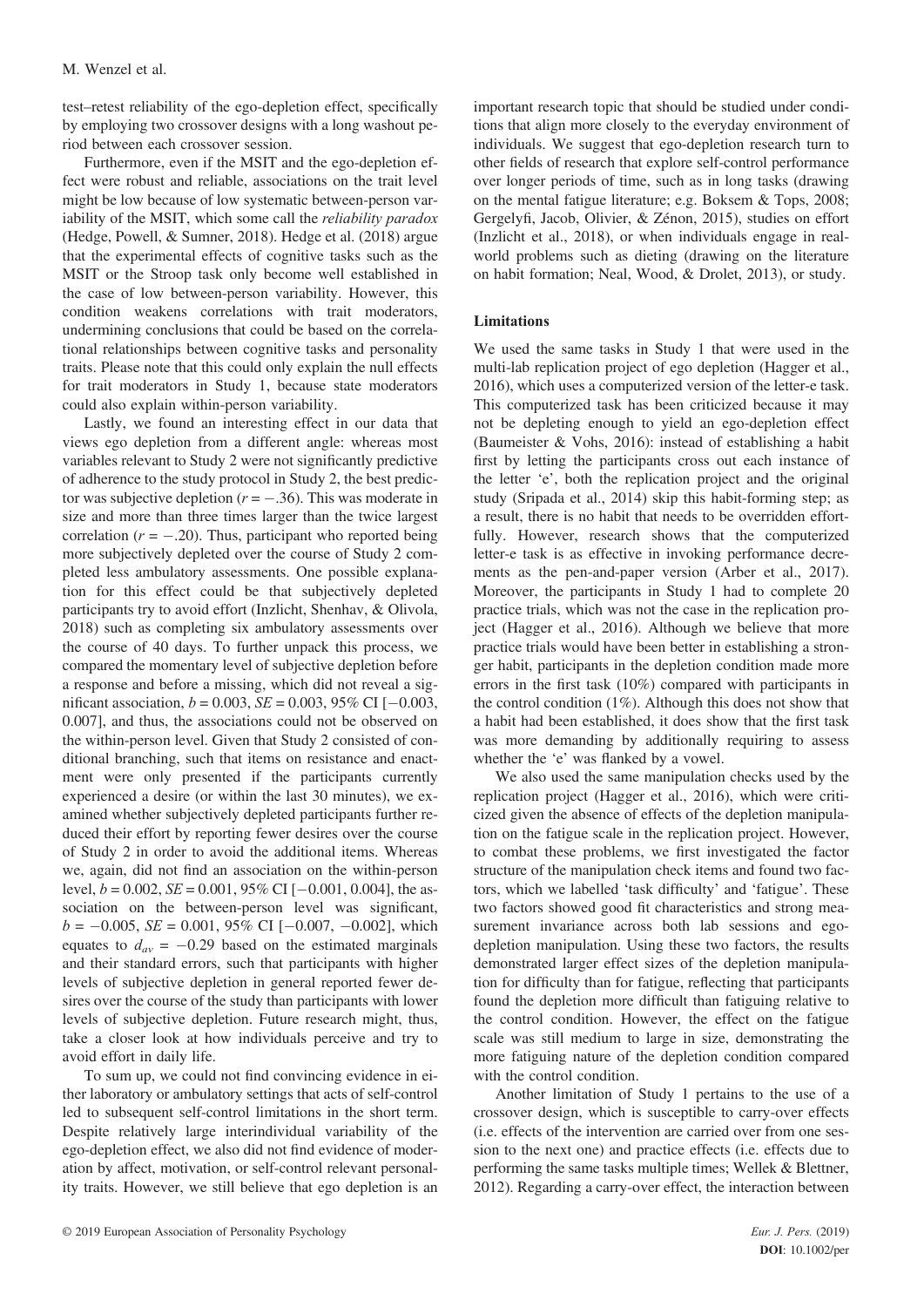depletion manipulation and period was significant for neither RTs nor errors made, which indicates no evidence for a carry-over effect. However, period itself was significant in all models, such that participants generally performed better in the second lab sessions, independent of whether this session was the depletion or control condition. Practice effects can be combated with washout periods. We used a washout period of 2 weeks, which was evidently not long enough to avoid practice effects. However, a carry-over effect was not present for any of the three MSIT outcome. Moreover, although this practice effect is a problem, it also shows a brighter side of consecutive self-control: participants are not fragile individuals who are demotivated or depleted after 7.5 minutes of initial self-control but rather learn and adapt to the self-control demands at hand, the effects of which can be detected even 2 weeks later. Moreover, the practice effects were larger than the depletion effects,  $d_{av} = 0.38$  versus  $d_{av}$  = 0.06 for RTs, which demonstrates the ability of participants to adapt. This finding probably also reflects the artificial nature of these tasks (which may be more prone to practice effects than real-world challenges), which may limit the size of the ego-depletion effect.

An additional limitation of Studies 1 and 2 is that our sample is not specifically tailored to some of the moderators such as gender and age given that our sample predominately consisted of young participants who identify themselves as women. Moreover, in order to maximize the statistical power within the scope of our possibilities, we did not manipulate either motivation or affect but instead used measured variables based on self-reports to test for moderation, which is likely not equivalent and might reduce the size of the associations.

One limitation of Study 2 was the burden placed on participants, with up to 50 items administered in the study for 6 weeks; this likely played a strong role in the 25% missed-signal rate. However, we would like to note that this is a general problem associated with most experience sampling conducted over a longer time period and is not specific to our study. Moreover, we still managed to collect an average of approximately 180 episodes per participant, which compares favourably to other ambulatory assessment studies.

### **Conclusion**

In the present study, we investigated how ego depletion in a laboratory setting and in daily life was moderated by affect, motivation, and personality traits. We found no compelling or consistent evidence for ego-depletion effects or moderating influences, in either the laboratory or an ambulatory setting. Our results demonstrate the need for new pathways and research avenues to gain a better understanding of an important phenomenon that is worth studying despite the methodical and conceptual problems of this field.

# **ACKNOWLEDGEMENTS**

This research was supported by a scholarship from the Stipendienstiftung Rheinland-Pfalz awarded to Zarah Rowland. We are thankful to our research assistants Maike

Vogel, Julius Welzel, Markus Müssig, and Kimberly Holtz who assisted us in the organization and in the data collection of the study.

# **SUPPORTING INFORMATION**

Additional supporting information may be found online in the Supporting Information section at the end of the article.

### **REFERENCES**

- Agrawal, N., & Wan, E. W. (2009). Regulating risk or risking regulation? Construal levels and depletion effects in the processing of health messages. *Journal of Consumer Research*, *36*, 448–462. [https://doi.org/10.1086/597331.](https://doi.org/10.1086/597331)
- Arber, M. M., Ireland, M. J., Feger, R., Marrington, J., Tehan, J., & Tehan, G. (2017). Ego depletion in real-time: An examination of the sequential-task paradigm. *Frontiers in Psychology*, *8*, 1672. <https://doi.org/10.3389/fpsyg.2017.01672>.
- Baayen, R. H., & Milin, P. (2010). Analyzing reaction times. *International Journal of Psychological Research*, *3*, 12–28. [https://](https://doi.org/10.21500/20112084.807) [doi.org/10.21500/20112084.807.](https://doi.org/10.21500/20112084.807)
- Baumeister, R. F., Bratslavsky, E., Muraven, M., & Tice, D. M. (1998). Ego depletion: Is the active self a limited resource? *Journal of Personality and Social Psychology*, *74*, 1252–1265. <https://doi.org/10.1037/0022-3514.74.5.1252>.
- Baumeister, R. F., & Heatherton, T. F. (1996). Self-regulation failure: An overview. *Psychological Inquiry*, *7*, 1–15. [https://doi.org/](https://doi.org/10.1207/s15327965pli0701_1) [10.1207/s15327965pli0701\\_1](https://doi.org/10.1207/s15327965pli0701_1).
- Baumeister, R. F., Tice, D. M., & Vohs, K. D. (2018). The strength model of self-regulation: Conclusions from the second decade of willpower research. *Perspectives on Psychological Science*, *13*, 141–145. [https://doi.org/10.1177/1745691617716946.](https://doi.org/10.1177/1745691617716946)
- Baumeister, R. F., & Vohs, K. D. (2016). Misguided effort with elusive implications. *Perspectives on Psychological Science*, *11*, 574–575. [https://doi.org/10.3389/fpsyg.2016.01639.](https://doi.org/10.3389/fpsyg.2016.01639)
- Benjamini, Y., & Yekutieli, D. (2005). False discovery rateadjusted multiple confidence intervals for selected parameters. *Journal of the American Statistical Association*, *100*, 71–81. <https://doi.org/10.1198/016214504000001907>.
- Bertrams, A., & Dickhäuser, O. (2009). Messung dispositioneller Selbstkontroll-Kapazität: Eine deutsche Adaptation der Kurzform der Self-Control Scale (SCS-K-D) [Measuring dispositional selfcontrol capacity: A German adaptation of the short form of the Self-Control Scale (SCS-K-D)]. *Diagnostica*, *55*, 2–10. [https://](https://doi.org/10.1026/0012-1924.55.1.2) [doi.org/10.1026/0012-1924.55.1.2](https://doi.org/10.1026/0012-1924.55.1.2).
- Bertrams, A., Unger, A., & Dickhäuser, O. (2011). Momentan verfügbare Selbstkontrollkraft—Vorstellung eines Messinstruments und erste Befunde aus pädagogischpsychologischen Kontexten [Momentarily available self-control strength—Introduction of a measure and first findings from educational–psychological contexts]. *Zeitschrift für Pädagogische Psychologie*, *25*, 185–196. [https://doi.org/](https://doi.org/10.1024/1010-0652/a000042) [10.1024/1010-0652/a000042.](https://doi.org/10.1024/1010-0652/a000042)
- Boksem, M. A. S., & Tops, M. (2008). Mental fatigue: Costs and benefits. *Brain Research Reviews*, *59*, 125–139. [https://doi.org/](https://doi.org/10.1016/j.brainresrev.2008.07.001) [10.1016/j.brainresrev.2008.07.001](https://doi.org/10.1016/j.brainresrev.2008.07.001).
- Borkenau, P., & Ostendorf, F. (2008). *NEO-FFI: NEO-Fünf-Faktoren-Inventar nach Costa und McCrae (2., neu normierte und vollständig überarbeitete Auflage) [NEO-FFI: NEO-fivefactor-inventory by Costa and McCrae; 2nd ed. including new norms]. Göttingen, Germany: Hogrefe Verlag*.
- Boucher, H. C., & Kofos, M. (2012). The idea of money counteracts ego depletion effects. *Journal of Experimental Social Psychology*, *48*, 804–810. [https://doi.org/10.1016/j.jesp.2012.02.003.](https://doi.org/10.1016/j.jesp.2012.02.003)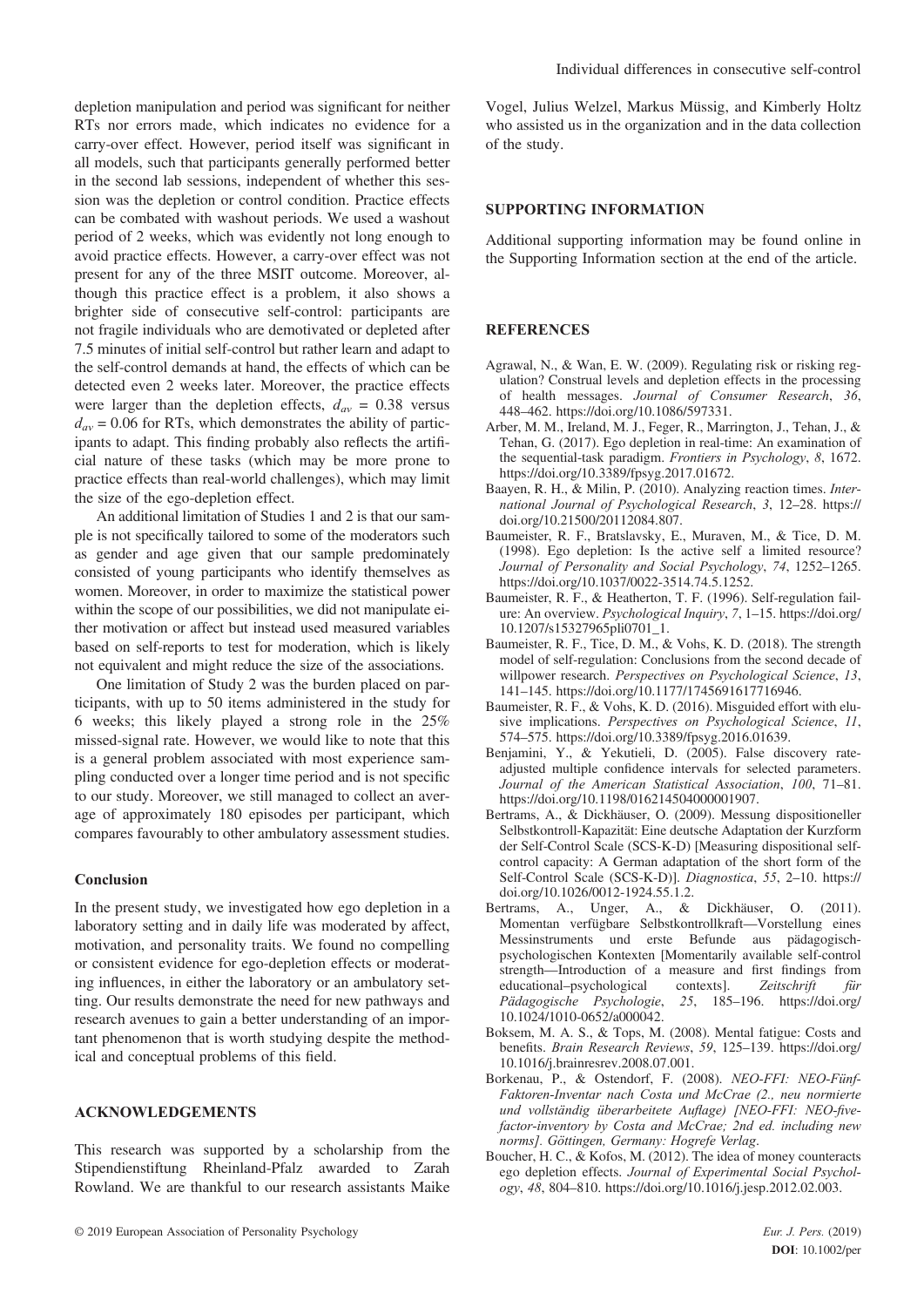- Bush, G., Shin, L. M., Holmes, J., Rosen, B. R., & Vogt, B. A. (2003). The multi-source interference task: Validation study with fMRI in individual subjects. *Molecular Psychiatry*, *8*, 60–70. [https://doi.org/10.1038/sj.mp.4001217.](https://doi.org/10.1038/sj.mp.4001217)
- Carter, E. C., & McCullough, M. E. (2013). Publication bias and the limited strength model of self-control: Has the evidence for ego depletion been overestimated? *Behavioral and Brain Sciences*, *36*, 683–684. [https://doi.org/10.1017/S0140525X12003196.](https://doi.org/10.1017/S0140525X12003196)
- Carter, E. C., & McCullough, M. E. (2014). Publication bias and the limited strength model of self-control: Has the evidence for ego depletion been overestimated? *Frontiers in Psychology*, *5*, 823. <https://doi.org/10.3389/fpsyg.2014.00823>.
- Carver, C. S., & White, T. L. (1994). Behavioral inhibition, behavioral activation, and affective responses to impending reward and punishment: The BIS/BAS scales. *Journal of Personality and Social Psychology*, *67*, 319–333. [https://doi.org/10.1037/0022-](https://doi.org/10.1037/0022-3514.67.2.319) [3514.67.2.319](https://doi.org/10.1037/0022-3514.67.2.319).
- Cohen, P., Cohen, J., Aiken, L. S., & West, S. G. (1999). The problems of units and the circumstance for POMP. *Multivariate Behavioral Research*, *34*, 315–346. [https://doi.org/10.1207/](https://doi.org/10.1207/S15327906MBR3403_2) [S15327906MBR3403\\_2](https://doi.org/10.1207/S15327906MBR3403_2).
- Converse, P. D., & DeShon, R. P. (2009). A tale of two tasks: Reversing the self-regulatory resource depletion effect. *Journal of Applied Psychology*, *94*, 1318–1324. [https://doi.org/10.1037/a0014604.](https://doi.org/10.1037/a0014604)
- Cunningham, M. R., & Baumeister, R. F. (2016). How to make nothing out of something: Analyses of the impact of study sampling and statistical interpretation in misleading meta-analytic conclusions. *Frontiers in Psychology*, *7*, 1639. [https://doi.org/](https://doi.org/10.3389/fpsyg.2016.01639) [10.3389/fpsyg.2016.01639.](https://doi.org/10.3389/fpsyg.2016.01639)
- Dahm, T., Neshat-Doost, H. T., Golden, A. M., Horn, E., … Dalgleish, T. (2011). Age shall not weary us: Deleterious effects of self-regulation depletion are specific to younger adults. *PLoS ONE*, *6*, e26351. [https://doi.org/10.1371/journal.pone.0026351.](https://doi.org/10.1371/journal.pone.0026351)
- Dai, H., Milkman, K. L., Hofmann, D. A., & Staats, B. R. (2015). The impact of time at work and time off from work on rule compliance: The case of hand hygiene in healthcare. *Journal of Applied Psychology*, *100*, 846–862. [https://doi.org/10.1037/](https://doi.org/10.1037/a0038067) [a0038067.](https://doi.org/10.1037/a0038067)
- De Houwer, J. (2011). Why the cognitive approach in psychology would profit from a functional approach and vice versa. *Perspectives on Psychological Science*, *6*, 202–209. [https://doi.org/](https://doi.org/10.1177/1745691611400238) [10.1177/1745691611400238.](https://doi.org/10.1177/1745691611400238)
- DeWall, C. N., Baumeister, R. F., Stillman, T. F., & Gailliot, M. T. (2007). Violence restrained: Effects of self-regulation and its depletion on aggression. *Journal of Experimental Social Psychology*, *43*, 62–76.<https://doi.org/10.1016/j.jesp.2005.12.005>.
- Duckworth, A. L., & Kern, M. L. (2011). A meta-analysis of the convergent validity of self-control measures. *Journal of Research in Personality*, *45*, 259–268. [https://doi.org/10.1016/j.](https://doi.org/10.1016/j.jrp.2011.02.004) [jrp.2011.02.004](https://doi.org/10.1016/j.jrp.2011.02.004).
- De Vet, E., Nelissen, R. M. A., Zeelenberg, M., & De Ridder, D. T. D. (2013). Ain't no mountain high enough? Setting high weight loss goals predicts effort and short-term weight loss. *Journal of Health Psychology*, *18*, 638–647. [https://doi.org/10.1177/](https://doi.org/10.1177/1359105312454038) [1359105312454038](https://doi.org/10.1177/1359105312454038).
- De Witt Huberts, J. C., Evers, C., & De Ridder, D. T. D. (2014). "Because I am worth it": A theoretical framework and empirical review of a justification-based account of self- regulation failure. *Personality and Social Psychology Review*, *18*, 119–138. [https://](https://doi.org/10.1177/1088868313507533) [doi.org/10.1177/1088868313507533.](https://doi.org/10.1177/1088868313507533)
- Eisenberger, R. (1992). Learned industriousness. *Psychological Review*, *99*, 248–267. [https://doi.org/10.1037/0033-295X.99.2.248.](https://doi.org/10.1037/0033-295X.99.2.248)
- Faul, F., Erdfelder, E., Lang, A.-G., & Buchner, A. (2007). G\*power 3: A flexible statistical power analysis program for the social, behavioral, and biomedical sciences. *Behavior Research Methods*, *39*, 175–191.
- Fishbach, A., Zhang, Y., & Trope, Y. (2010). Counteractive evaluation: Asymmetric shifts in the implicit value of conflicting motivations. *Journal of Experimental Social Psychology*, *46*, 29–38. [https://doi.org/10.1016/j.jesp.2009.09.008.](https://doi.org/10.1016/j.jesp.2009.09.008)
- Francis, Z., Milyavskaya, M., Lin, H., & Inzlicht, M. (2018). Development of a within-subject, repeated-measures ego-depletion paradigm. *Social Psychology*, *49*, 271–286. [https://doi.org/10.1027/](https://doi.org/10.1027/1864-9335/a000348) [1864-9335/a000348](https://doi.org/10.1027/1864-9335/a000348).
- Freund, P. A., Kuhn, J.-T., & Holling, H. (2011). Measuring current achievement motivation with the QCM: Short form development and investigation of measurement invariance. *Personality and Individual Differences*, *51*, 629–634. [https://doi.org/10.1016/j.](https://doi.org/10.1016/j.paid.2011.05.033) [paid.2011.05.033.](https://doi.org/10.1016/j.paid.2011.05.033)
- Friese, M., Loschelder, D. D., Gieseler, K., Frankenbach, J., & Inzlicht, M. (2018). Is ego depletion real? An analysis of arguments. *Personality and Social Psychology Review*. Advance online publication. [https://doi.org/10.1177/](https://doi.org/10.1177/1088868318762183) [1088868318762183](https://doi.org/10.1177/1088868318762183).
- Gergelyfi, M., Jacob, B., Olivier, E., & Zénon, A. (2015). Dissociation between mental fatigue and motivational state during prolonged mental activity. *Frontiers in Behavioral Neuroscience*, *9*, 176. [https://doi.org/10.3389/fnbeh.2015.00176.](https://doi.org/10.3389/fnbeh.2015.00176)
- Giacomantonio, M., Jordan, J., Fennis, B. M., & Panno, A. (2014). When the motivational consequences of ego depletion collide: Conservation dominates over reward-seeking. *Journal of Experimental Social Psychology*, *55*, 217–220. [https://doi.org/](https://doi.org/10.1016/j.jesp.2014.07.009) [10.1016/j.jesp.2014.07.009](https://doi.org/10.1016/j.jesp.2014.07.009).
- Giner-Sorolla, R. (2018, January 2). *Powering your interaction*. Retrieved from [https://approachingblog.wordpress.com/2018/01/24/](https://approachingblog.wordpress.com/2018/01/24/powering-your-interaction-2/) [powering-your-interaction-2/](https://approachingblog.wordpress.com/2018/01/24/powering-your-interaction-2/)
- Gratton, G., Coles, M. G. H., & Donchin, E. (1992). Optimizing the use of information: Strategic control of activation of responses. *Journal of Experimental Psychology: General*, *121*, 480–506. [https://doi.org/10.1037/0096-3445.121.4.480.](https://doi.org/10.1037/0096-3445.121.4.480)
- Gröpel, P., Baumeister, R. F., & Beckmann, J. (2014). Action versus state orientation and self-control performance after depletion. *Personality and Social Psychology Bulletin*, *40*, 476–487. [https://](https://doi.org/10.1177/0146167213516636) [doi.org/10.1177/0146167213516636.](https://doi.org/10.1177/0146167213516636)
- Guay, F., Vallerand, R. J., & Blanchard, C. (2000). On the assessment of situational intrinsic and extrinsic motivation: The Situational Motivation Scale (SIMS). *Motivation and Emotion*, *24*, 175–213.<https://doi.org/10.1023/A:1005614228250>.
- Hagger, M. S., Chatzisarantis, N. L. D., Alberts, H., Anggono, C. O., Birt, A., Brand, R., Rentzsch, K., … Zweinenberg, M. (2016). A multi-lab pre-registered replication of the egodepletion effect. *Perspectives on Psychological Science*, *11*, 546–573. [https://doi.org/10.1177/1745691616652873.](https://doi.org/10.1177/1745691616652873)
- Hagger, M. S., Wood, C., Stiff, C., & Chatzisarantis, N. L. D. (2010). Ego-depletion and the strength model of self-control: A meta-analysis. *Psychological Bulletin*, *136*, 496–525. [https://](https://doi.org/10.1037/a0019486) [doi.org/10.1037/a0019486](https://doi.org/10.1037/a0019486).
- Hedge, C., Powell, G., & Sumner, P. (2018). The reliability paradox: Why robust cognitive tasks do not produce reliable individual differences. *Behavior Research Methods*, *50*, 1166–1186. <https://doi.org/10.3758/s13428-017-0935-1>.
- Hofmann, W., Baumeister, R. F., Foerster, G., & Vohs, K. D. (2012). Everyday temptations: An experience sampling study of desire, conflict, and self-control. *Journal of Personality and Social Psychology*, *102*, 1318–1335. [https://doi.org/10.1037/a0026545.](https://doi.org/10.1037/a0026545)
- Hughes, J. R., Keely, J., & Naud, S. (2004). Shape of the relapse curve and long-term abstinence among untreated smokers. *Addiction*, *99*, 29–38. [https://doi.org/10.1111/j.1360-](https://doi.org/10.1111/j.1360-0443.2004.00540.x) [0443.2004.00540.x.](https://doi.org/10.1111/j.1360-0443.2004.00540.x)
- Imhoff, R., Schmidt, A. F., & Gerstenberg, F. (2014). Exploring the interplay of trait self-control and ego depletion: Empirical evidence for ironic effects. *European Journal of Personality*, *28*, 413–424. [https://doi.org/10.1002/per.1899.](https://doi.org/10.1002/per.1899)
- Inzlicht, M., & Schmeichel, B. J. (2012). What is ego depletion? Toward a mechanistic revision of the resource model of selfcontrol. *Perspectives on Psychological Science*, *7*, 450–463. <https://doi.org/10.1177/1745691612454134>.
- Inzlicht, M., Shenhav, A., & Olivola, C. (2018). The effort paradox: Effort is both costly and valued. *Trends in Cognitive Science*, *22*, 337–349.<https://doi.org/10.1016/j.tics.2018.01.007>.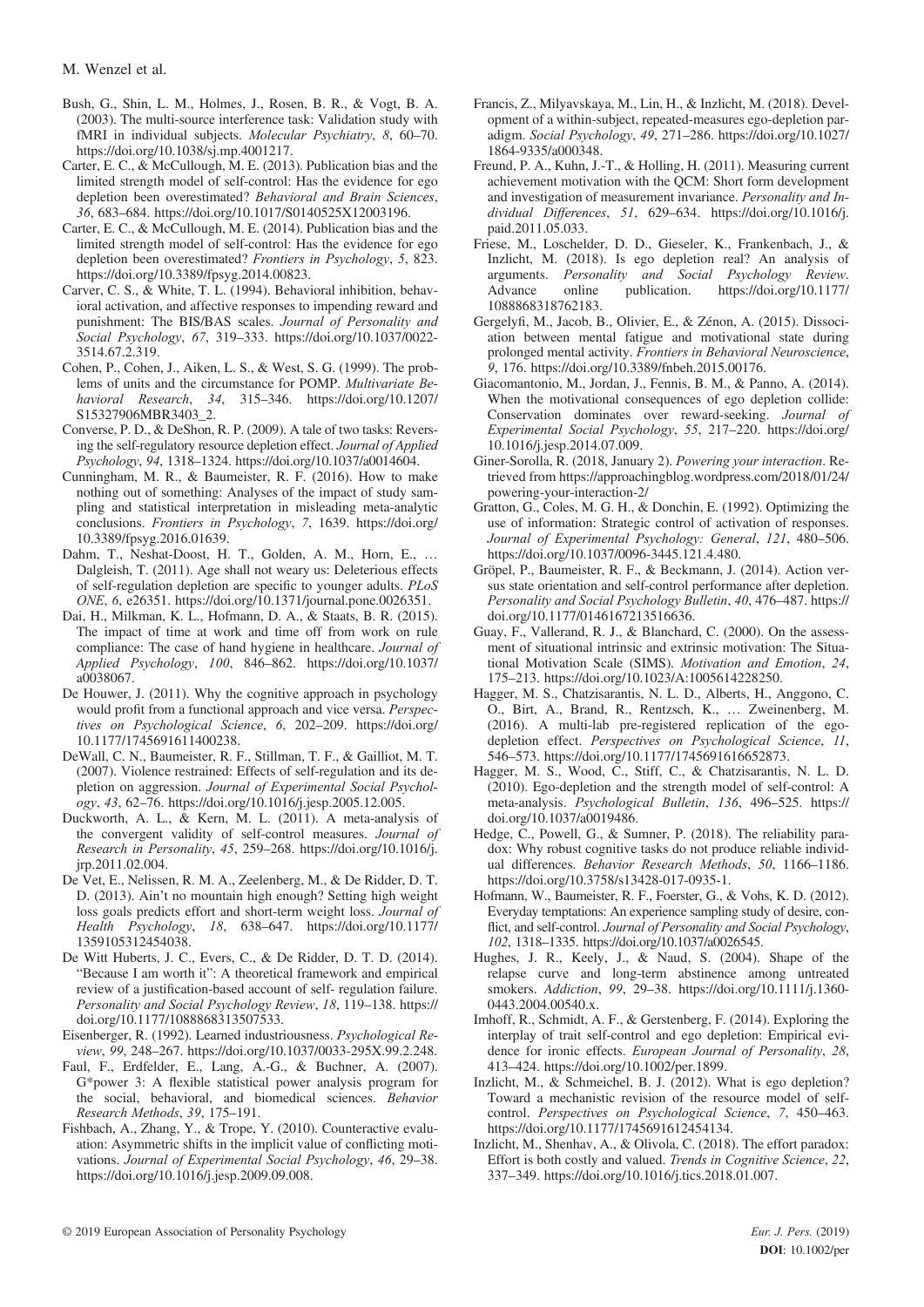- Job, V., Bernecker, K., Miketta, S., & Friese, M. (2015). Implicit theories about willpower predict the activation of a rest goal following self-control exertion. *Journal of Personality and Social Psychology*, *109*, 694–706. [https://doi.org/10.1037/pspp0000042.](https://doi.org/10.1037/pspp0000042)
- Job, V., Dweck, C. S., & Walton, G. M. (2010). Ego depletion: Is it all in your head? Implicit theories about willpower affect selfregulation. *Psychological Science*, *21*, 1686–1693. [https://doi.](https://doi.org/10.1177/0956797610384745) [org/10.1177/0956797610384745.](https://doi.org/10.1177/0956797610384745)
- John, O. P., Donahue, E. M., & Kentle, R. L. (1991). *The Big Five Inventory—Versions 4a and 54*. Berkeley: University of California, Berkeley, Institute of Personality and Social Research.
- Lang, F. R., Lüdtke, O., & Asendorpf, J. B. (2001). Testgüte und psychometrische Äquivalenz der deutschen version des big five inventory (BFI) bei jungen, mittelalten und alten Erwachsenen [Validity and psychometric equivalence of the German version of the big five inventory in young, middle-aged and old adults]. *Diagnostica*, *47*, 111–121.<https://doi.org/10.1026//0012-1924.47.3.111>.
- Johnston, D. W., Allan, J. L., Powell, D. J. H., Jones, M. C., Farqharson, B., … Johnston, M. (2018). Why does work cause fatigue? A real-time investigation of fatigue, and determinants of fatigue in nurses working 12-hour shifts. *Annals of Behavioral Medicine*, *53*, kay065–kay562. [https://doi.org/10.1093/abm/kay065.](https://doi.org/10.1093/abm/kay065)
- Judd, C. M., Westfall, J., & Kenny, D. A. (2017). Experiments with more than one random factor: Designs, analytic models, and statistical power. *Annual Review of Psychology*, *68*, 601–625. [https://doi.org/10.1146/annurev-psych-122414-033702.](https://doi.org/10.1146/annurev-psych-122414-033702)
- Kool, W., & Botvinick, M. (2014). A labor/leisure trade-off in cognitive control. *Journal of Experimental Psychology: General*, *143*, 131–141. [https://doi.org/10.1037/a0031048.](https://doi.org/10.1037/a0031048)
- Kuppens, P., Allen, N. B., & Sheeber, L. B. (2010). Emotional inertia and psychological maladjustment. *Psychological Science*, *21*, 984–991. [https://doi.org/10.1177/0956797610372634.](https://doi.org/10.1177/0956797610372634)
- Kurzban, R., Duckworth, A., Kable, J., & Myers, J. (2013). An opportunity cost model of subjective effort and task performance. *Behavioral and Brain Sciences*, *36*, 661–726. [https://doi.org/](https://doi.org/10.1017/S0140525X12003196) [10.1017/S0140525X12003196.](https://doi.org/10.1017/S0140525X12003196)
- Lakens, D. (2013). Calculating and reporting effect sizes to facilitate cumulative science: A practical primer for t-tests and ANOVAs. *Frontiers in Psychology*, *4*, 863. [https://doi.org/](https://doi.org/10.3389/fpsyg.2013.00863) [10.3389/fpsyg.2013.00863](https://doi.org/10.3389/fpsyg.2013.00863).
- Lo, S., & Andrews, S. (2015). To transform or not to transform: Using generalized linear mixed models to analyse reaction time data. *Frontiers in Psychology*, *6*, 1171. [https://doi.org/10.3389/](https://doi.org/10.3389/fpsyg.2015.01171) [fpsyg.2015.01171.](https://doi.org/10.3389/fpsyg.2015.01171)
- Lorist, M. M., & Jolij, J. (2012). Trial history effects in Stroop task performance are independent of top-down control. *PLoS ONE*, *7*, e39802.<https://doi.org/10.1371/journal.pone.0039802>.
- Loschelder, D. D., & Friese, M. (2016). Moderators of the ego depletion effect. In E. R. Hirt, J. J. Clarkson, & L. Jia (Eds.), *Selfregulation and ego control* (pp. 21–42). San Diego, CA: Elsevier, [https://doi.org/10.1016/B978-0-12-801850-7.00002-0.](https://doi.org/10.1016/B978-0-12-801850-7.00002-0)
- Mccrae, R. R., & Costa, P. T. (2004). A contemplated revision of the NEO five-factor inventory. *Personality and Individual Differences*, *36*, 587–596. [https://doi.org/10.1016/S0191-](https://doi.org/10.1016/S0191-8869(03)00118-1) [8869\(03\)00118-1.](https://doi.org/10.1016/S0191-8869(03)00118-1)
- Meece, J. L., & Painter, J. (2008). Gender, self-regulation, and motivation. In D. H. Schunk, & B. J. Zimmerman (Eds.), *Motivation and self-regulated learning: Theory, research, and applications* (pp. 339–367). Mahwah, NJ, US: Lawrence Erlbaum Associates Publishers.
- Meule, A., Vögele, C., & Kübler, A. (2011). Psychometric evaluation of the German Barratt Impulsiveness Scale—short version (BIS-15). *Diagnostica*, *57*, 126–133. [https://doi.org/10.1026/](https://doi.org/10.1026/0012-1924/a000042) [0012-1924/a000042](https://doi.org/10.1026/0012-1924/a000042).
- Milyavskaya, M., & Inzlicht, M. (2017). What's so great about selfcontrol? Examining the importance of effortful self-control and temptation in predicting real-life depletion and goal attainment. *Social Psychological and Personality Science*, *8*, 603–611. <https://doi.org/10.1177/1948550616679237>.
- Miyake, A., Friedman, N. P., Emerson, M. J., Witzki, A. H., Howerter, A., & Wager, T. D. (2000). The unity and diversity of executive functions and their contributions to complex "frontal lobe" tasks: A latent variable analysis. *Cognitive Psychology*, *41*, 49–100.<https://doi.org/10.1006/cogp.1999.0734>.
- Moller, A. C., Deci, E. L., & Ryan, R. M. (2006). Choice and egodepletion: The moderating role of autonomy. *Personality and Social Psychology Bulletin*, *32*, 1024–1036. [https://doi.org/](https://doi.org/10.1177/0146167206288008) [10.1177/0146167206288008.](https://doi.org/10.1177/0146167206288008)
- Muraven, M., Gagné, M., & Rosman, H. (2008). Helpful selfcontrol: Autonomy support, vitality, and depletion. *Journal of Experimental Social Psychology*, *44*, 573–585. [https://doi.org/](https://doi.org/10.1016/j.jesp.2007.10.008) [10.1016/j.jesp.2007.10.008.](https://doi.org/10.1016/j.jesp.2007.10.008)
- Muraven, M., & Slessareva, E. (2003). Mechanisms of self-control failure: Motivation and limited resources. *Personality and Social Psychology Bulletin*, *29*, 894–906. [https://doi.org/10.1177/](https://doi.org/10.1177/0146167203029007008) [0146167203029007008](https://doi.org/10.1177/0146167203029007008).
- Muraven, M., Tice, D. M., & Baumeister, R. F. (1998). Self-control as a limited resource: Regulatory depletion patterns. *Journal of Personality and Social Psychology*, *74*, 774–789. [https://doi.](https://doi.org/10.1037/0022-3514.74.3.774) [org/10.1037/0022-3514.74.3.774.](https://doi.org/10.1037/0022-3514.74.3.774)
- Neal, D. T., Wood, W., & Drolet, A. (2013). How do people adhere to goals when willpower is low? The profits (and pitfalls) of strong habits. *Journal of Personality and Social Psychology*, *104*, 959–975. [https://doi.org/10.1037/a0032626.](https://doi.org/10.1037/a0032626)
- Nealis, L. J., van Allen, Z. M., & Zelenski, J. M. (2016). Positive affect and cognitive restoration: Investigating the role of valence and arousal. *PLoS ONE*, *11*, e0147275. [https://doi.org/10.1371/](https://doi.org/10.1371/journal.pone.0147275) [journal.pone.0147275.](https://doi.org/10.1371/journal.pone.0147275)
- Nolen-Hoeksema, S., & Corte, C. (2004). Gender and selfregulation. In R. F. Baumeister, & K. D. Vohs (Eds.), *Handbook of self-regulation: Research, theory, and applications* (pp. 411–421). New York, NY, US: The Guilford Press.
- O'Connell, K. A., Schwartz, J. E., & Shiffman, S. (2008). Do resisted temptations during smoking cessation deplete or augment self-control resources? *Psychology of Addictive Behaviors*, *2*, 486–495.<https://doi.org/10.1037/0893-164X.22.4.486>.
- Robinson, G. K. (1991). That BLUP is a good thing: The estimation of random effects. *Statistical Science*, *6*, 15–32. [https://doi.org/](https://doi.org/10.1214/ss/1177011926) [10.1214/ss/1177011926.](https://doi.org/10.1214/ss/1177011926)
- Peugh, J. L. (2010). A practical guide to multilevel modeling. *Journal of School Psychology*, *48*, 85–112. [https://doi.org/10.1016/j.](https://doi.org/10.1016/j.jsp.2009.09.002) [jsp.2009.09.002.](https://doi.org/10.1016/j.jsp.2009.09.002)
- Posner, M. I., & Snyder, C. R. R. (1975). Attention and cognitive control. In R. L. Solso (Ed.), *Information processing and cognition* (pp. 55–85). Hillsdale, NJ: Erlbaum.
- Randles, D., Harlow, I., & Inzlicht, M. (2017). A pre-registered naturalistic observation of within domain mental fatigue and domain-general depletion of self-control. *PLoS ONE*, *12*, e0182980.<https://doi.org/10.1371/journal.pone.0182980>.
- Rheinberg, F., Vollmeyer, R., & Burns, B. D. (2001). FAM: Ein Fragebogen zur Erfassung aktueller motivation in Lern- und Leistungssituationen [QCM: A questionnaire to assess current motivation in learning situations]. *Diagnostica*, *47*, 57–66. [https://doi.org/10.1026//0012-1924.47.2.57.](https://doi.org/10.1026//0012-1924.47.2.57)
- Rowland, Z., Wenzel, M., & Kubiak, T. (2016). The effects of computer-based mindfulness training on self-control and mindfulness within ambulatorily assessed network systems across health-related domains in a healthy student population (SMASH): Study protocol for a randomized controlled trial. *Trials*, *17*, 570. [https://doi.org/10.1186/s13063-016-1707-4.](https://doi.org/10.1186/s13063-016-1707-4)
- Rowland, Z.\*, Wenzel, M.\*, & Kubiak, T. (in press). A mind full of happiness: How mindfulness shapes affect dynamics in daily life. *Emotion*.
- Russell, J. A. (1980). A circumplex model of affect. *Journal of Personality and Social Psychology*, *39*, 1161–1178.
- Saunders, B., Milyavskaya, M., Etz, A., Randles, D., & Inzlicht, M. (2018, January 19). *Reported self-control is not meaningfully associated with inhibition-related executive function: A*